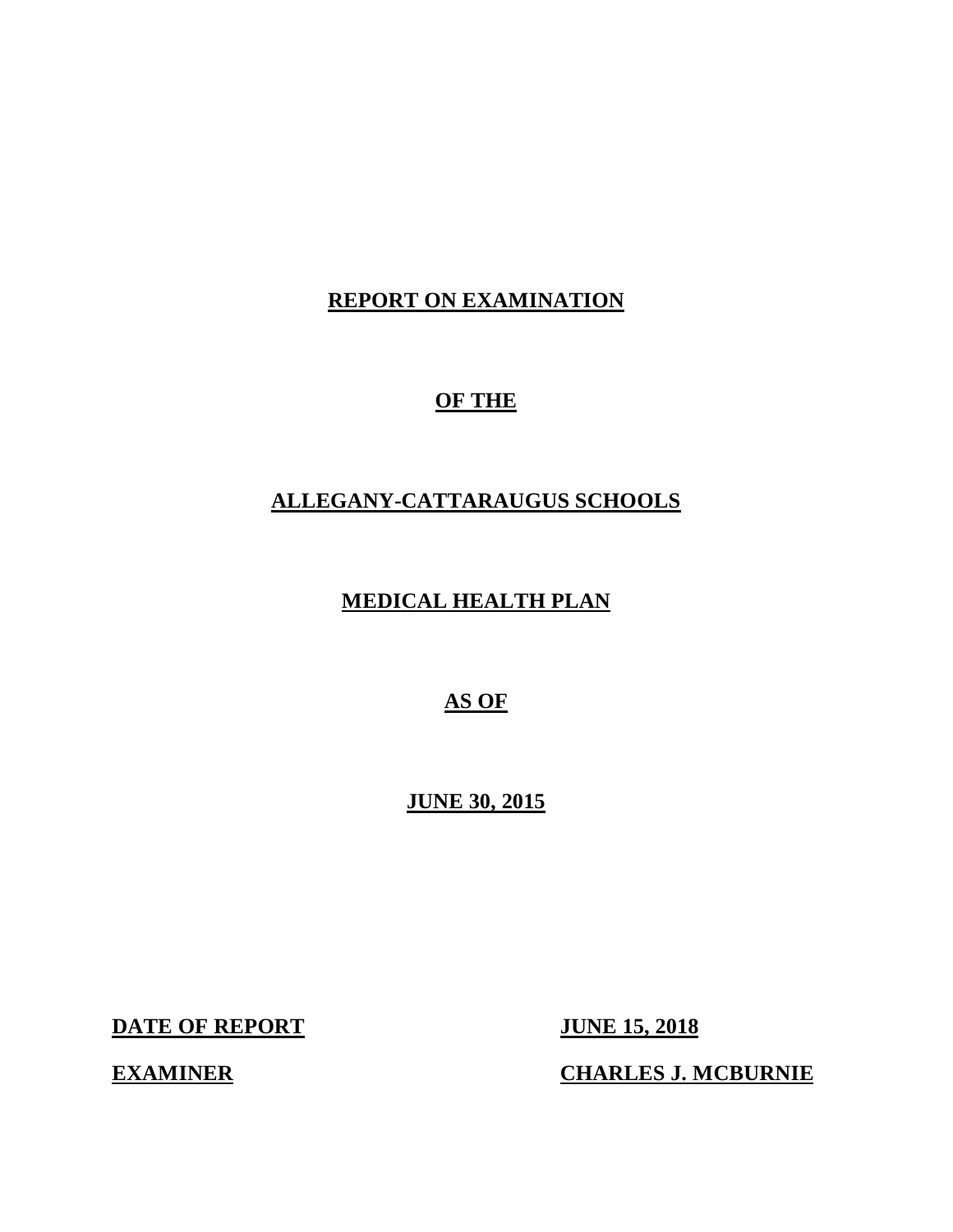### **TABLE OF CONTENTS**

### **ITEM NO.**

### **PAGE NO.**

| 1. | Scope of the examination                                                                                                                         | $\overline{2}$    |
|----|--------------------------------------------------------------------------------------------------------------------------------------------------|-------------------|
| 2. | Description of the Plan                                                                                                                          | 4                 |
|    | A. Corporate governance<br>B. Territory and plan of operation<br>C. Stop-loss coverage<br>D. Administrative service agreements                   | 6<br>9<br>9<br>10 |
|    | E. Conflict of interest                                                                                                                          | 11                |
| 3. | <b>Financial statements</b>                                                                                                                      | 12                |
|    | A. Balance sheet<br>B. Statement of revenue, expenses and surplus                                                                                | 13<br>14          |
| 4. | Market conduct activities                                                                                                                        | 15                |
|    | A. Standards for prompt, fair and equitable<br>settlement of claims for health care and payments<br>for health care services ('Prompt Pay Law'') | 16                |
|    | B. Mental health and substance abuse claim review                                                                                                | 19                |
|    | C. Utilization review                                                                                                                            | 21                |
| 5. | Compliance with prior report on examination                                                                                                      | 23                |
| 6. | Summary of comments and recommendations                                                                                                          | 26                |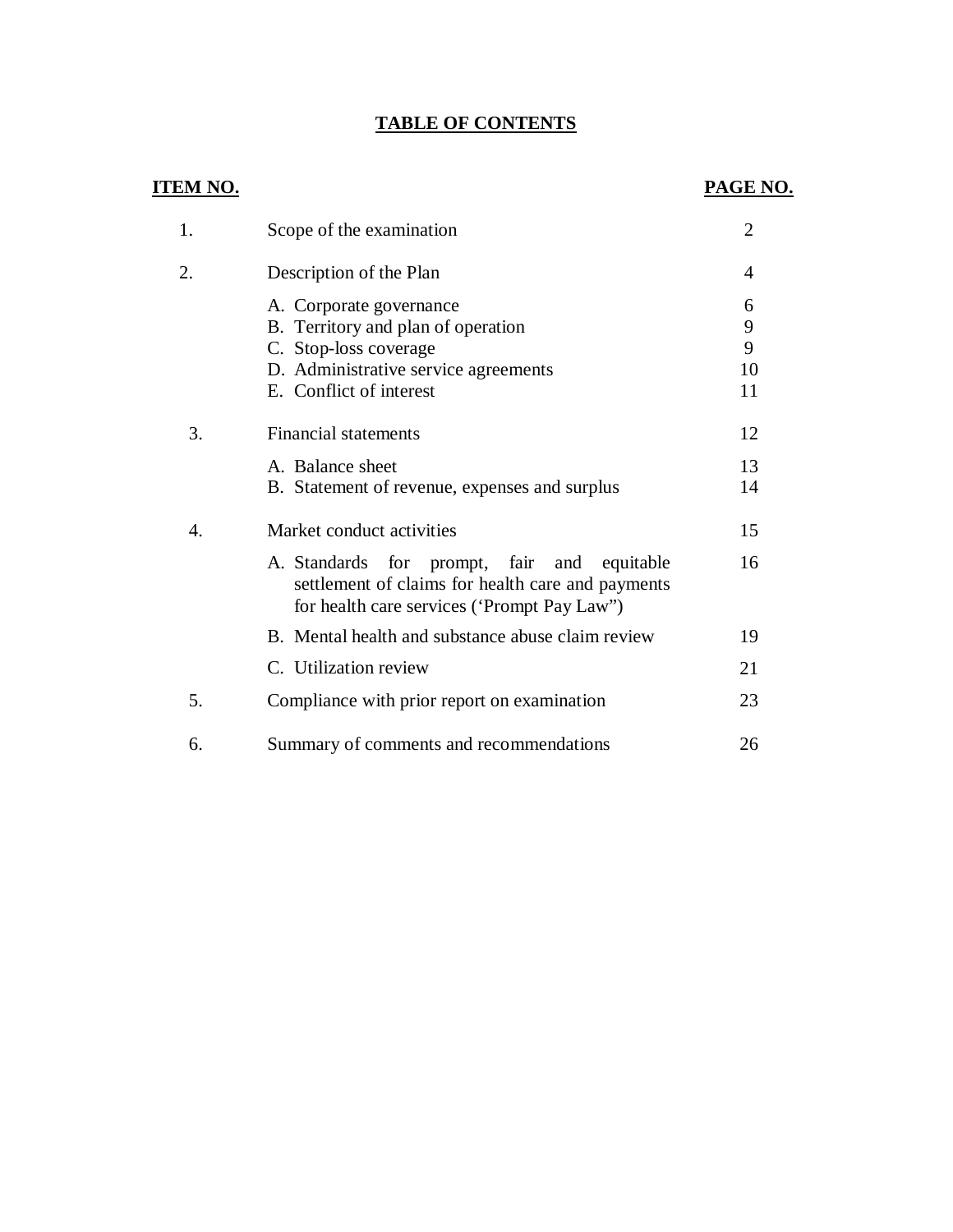

# NEW YORK STATE DEPARTMENT<sub>of</sub><br>FINANCIAL SERVICES

 Andrew M. Cuomo Governor

Maria T. Vullo Superintendent

### June 15, 2018

 Honorable Maria T. Vullo Superintendent of Financial Services Albany, NY 12257

Madam:

 Pursuant to the requirements of the New York Insurance Law, and acting in accordance with the instructions contained in Appointment Number 31425, dated February 4, 2016, attached hereto, I have made an examination into the condition and affairs of Allegany-Cattaraugus Schools Medical Health Plan, a municipal cooperative health benefit plan certified pursuant to the provisions of Article 47 of the New York Insurance Law as of June 30, 2015, and respectfully submit the following report thereon.

 The examination was conducted at the home office of Allegany-Cattaraugus Schools Medical Health Plan located at 1825 Windfall Road, Olean, New York.

 Wherever the designation, the "Plan" appears herein, without qualification, it should be understood to refer to Allegany-Cattaraugus Schools Medical Health Plan.

 Wherever the designation the "Department" appears herein, without qualification, it should be understood to indicate the New York State Department of Financial Services.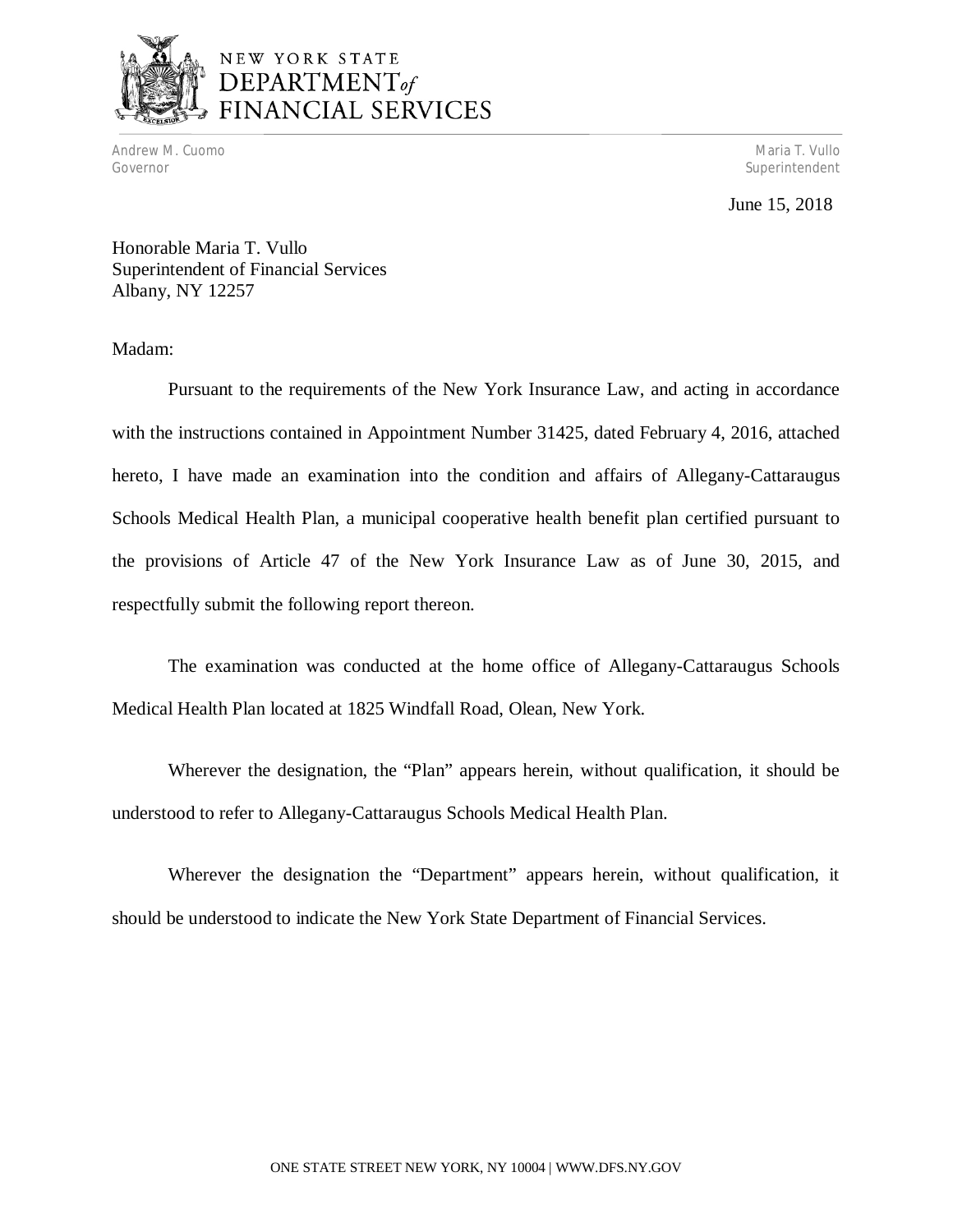### **1. SCOPE OF THE EXAMINATION**

 The previous examination was conducted as of June 30, 2010. This examination of the Plan was a combined (financial and market conduct) examination and covered the five-year period from July 1, 2010 through June 30, 2015. The financial component of the examination was conducted as a financial examination, as defined in the National Association of Insurance Commissioners ("NAIC") *Financial Condition Examiners Handbook, 2016 Edition* (the "Handbook"). The examination was conducted observing the guidelines and procedures in the Handbook, and where deemed appropriate by the examiner, transactions occurring subsequent to June 30, 2015 were also reviewed.

 The financial portion of the examination was conducted on a risk-focused basis in accordance with the provisions of the Handbook, which provides guidance for the establishment of an examination plan based on the examiner's assessment of risk in the Plan's operations and utilized that evaluation in formulating the nature and extent of the examination. The examiner planned and performed the examination to evaluate the Plan's current financial condition, as well as identify prospective risks that may threaten the future solvency of the Plan.

 The examiner identified key processes, assessed the risks within those processes and assessed the internal control systems and procedures used to mitigate those risks. The examination also included an assessment of the principles used and significant estimates made by management, an evaluation of the overall financial statement presentation, and determined management's compliance with the Department's statutes and guidelines, Statutory Accounting Principles, as adopted by the Department, and annual statement instructions.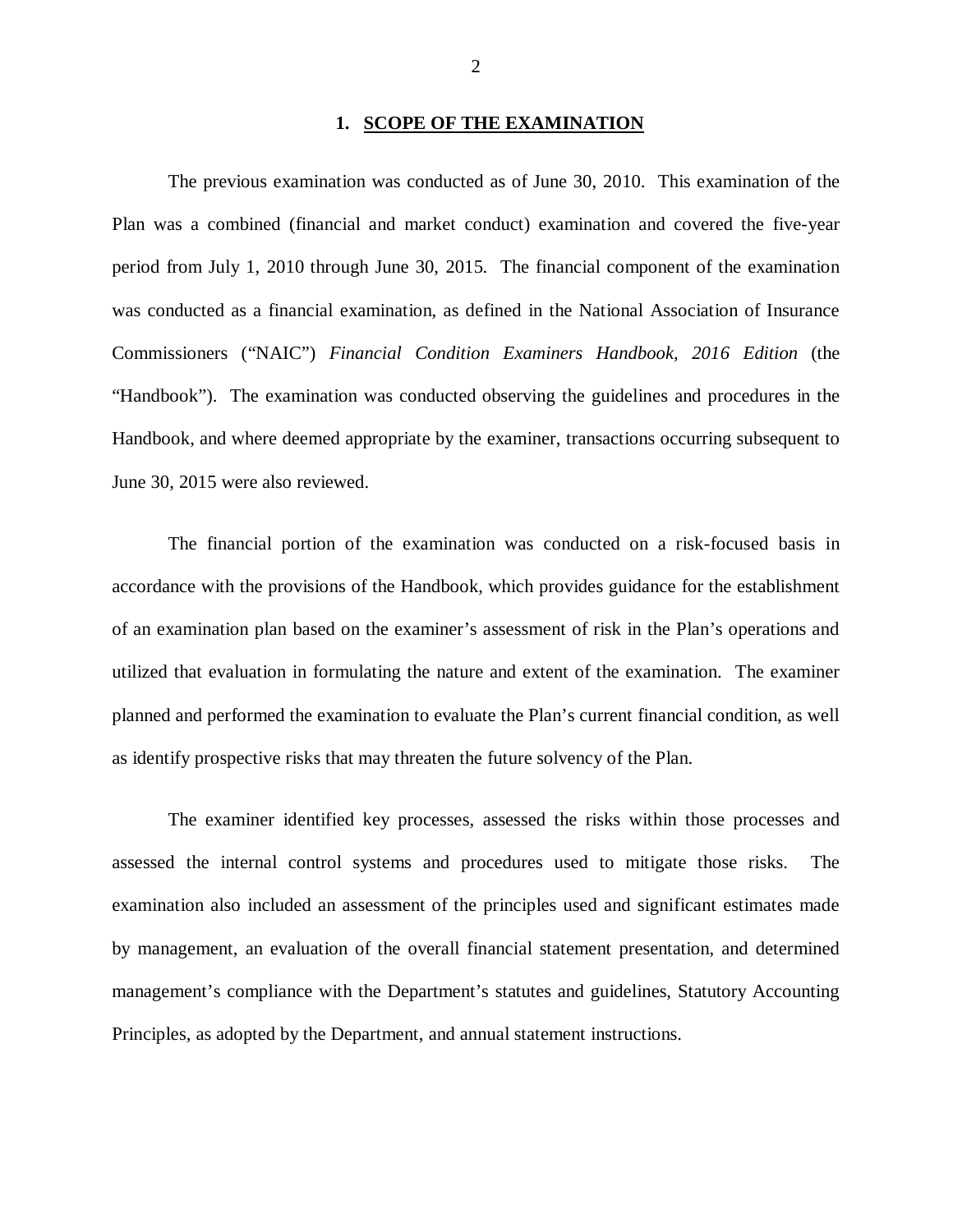Information concerning the Plan's organizational structure, business approach and control environment were utilized to develop the examination approach. The examination evaluated the Plan's risks and management activities in accordance with the NAIC's nine branded risk categories.

These categories are as follows:

- Pricing/Underwriting
- Reserving
- Operational
- Strategic
- Credit
- Market
- Liquidity
- Legal
- Reputational

The examination also evaluated the Plan's critical risk categories in accordance with the

NAIC's ten critical risk categories. These categories are as follows:

- Valuation/Impairment of Complex or Subjectively Valued Invested Assets
- Liquidity Considerations
- Appropriateness of Investment Portfolio and Strategy
- Appropriateness/Adequacy of Reinsurance Program
- Reinsurance Reported and Collectability
- Underwriting and Pricing Strategy/Quality
- Reserve Data
- Reserve Adequacy
- Related Party/Holding Company Considerations
- Capital Management

 The Plan was audited annually, for fiscal years 2010 through 2015, by the accounting firm Raymond F. Wager, CPA, P.C. and Thomas C. Zuber CPA. The Plan received an unmodified opinion in each of those years. Certain audit work papers of the CPA's were reviewed and relied upon in conjunction with this examination.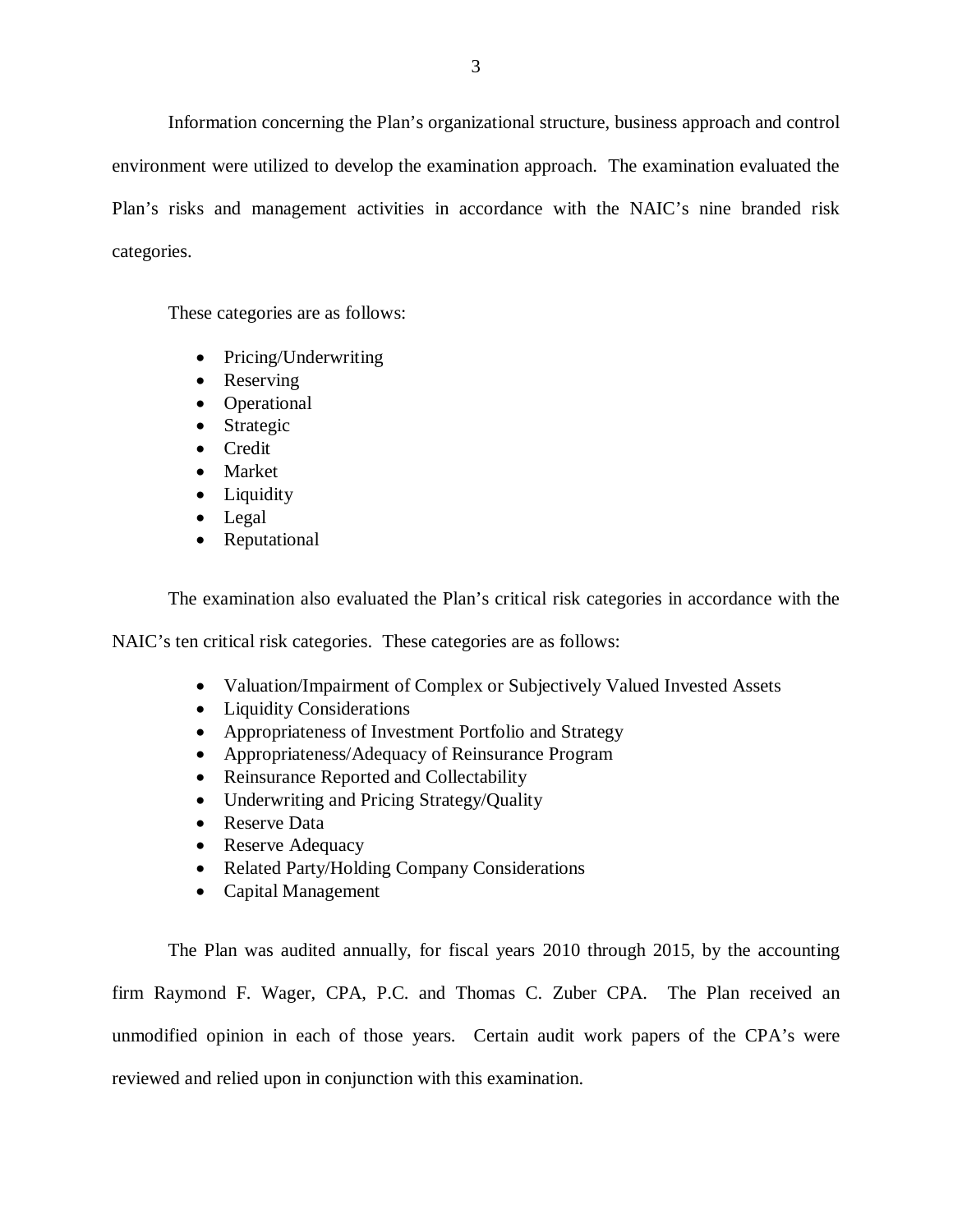This report on examination is confined to financial statements and comments on those matters which involve departures from laws, regulations or rules, or which require explanation or description.

 A review was also made to ascertain what actions were taken by the Plan with regard to comments and recommendations contained in the prior report on examination.

 The examiner reviewed the corrective actions taken by the Plan with respect to the recommendations contained in the prior report on examination. The results of the examiner's review are contained in Item No. 5 of this report.

 This report on examination is confined to financial statements and comments on those matters which involve departures from laws, regulations or rules, or which are deemed to require explanation or description.

### **2. DESCRIPTION OF THE PLAN**

 On November 1, 2001, the Plan was issued a certificate of authority by the Superintendent of Insurance under Article 47 of the New York Insurance Law. Pursuant to such certificate of authority and in accordance with the Municipal Cooperative Agreement, each of the Plan's participants have agreed to share the costs and assume the liabilities for hospital, surgical, prescription drug, and major medical benefits provided to covered employees (including retirees) and their dependents under the Plan. The Certificate of Authority also authorizes the Plan to conduct the business of a municipal cooperative health benefit plan in the State of New York in the counties of Cattaraugus, Allegany, Erie and Wyoming.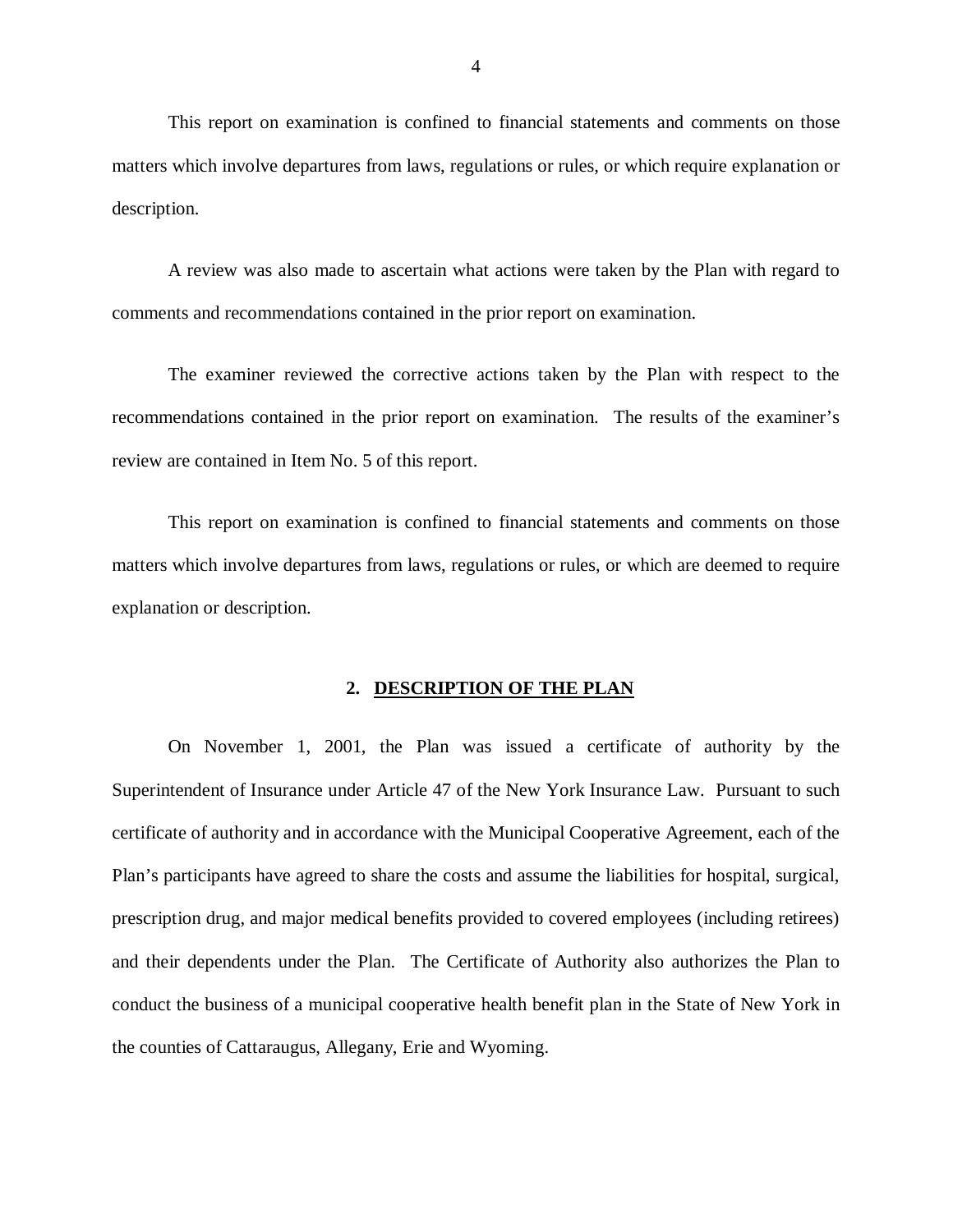The Plan provides medical coverage through self-insurance administered by a third party administrator in accordance with the Summary Plan Description, to covered employees, retirees and their eligible dependents as defined in the plan booklet. Effective January 1, 2010 the Plan entered into an Administrative Services Agreement with Blue Cross and Blue Shield of Western New York where Blue Cross and Blue Shield processes medical and hospital claims on behalf of the Plan.

 There are currently twenty-one school districts and one BOCES participating in the Plan. The Plan participants as of June 30, 2015 were as follows:

> **Central School District** Allegany-Limestone

**Central School District** Andover Hinsdale

**Central School District** Belfast **Olean City** 

**Central School District** Bolivar-Richburg Portville

Board of Cooperative Educational Union Free Services (BOCES) Services (BOCES) Central School District Cattaraugus-Allegany-Erie-Wyoming

Cattaraugus-Little Valley **Randolph Central School District** 

Cuba-Rushford Salamanca City

Ellicottville Scio

**Central School District** Fillmore Wellsville

**Central School District** Franklinville West Valley

**Central School District** Friendship Whitesville

Genesee Valley Central School District Central School District Central School District Central School District Randolph Academy **Union Free**  Central School District Central School District **Central School District**  Central School District Central School District Central School District Central School District Central School District Central School District Central School District Central School District Central School District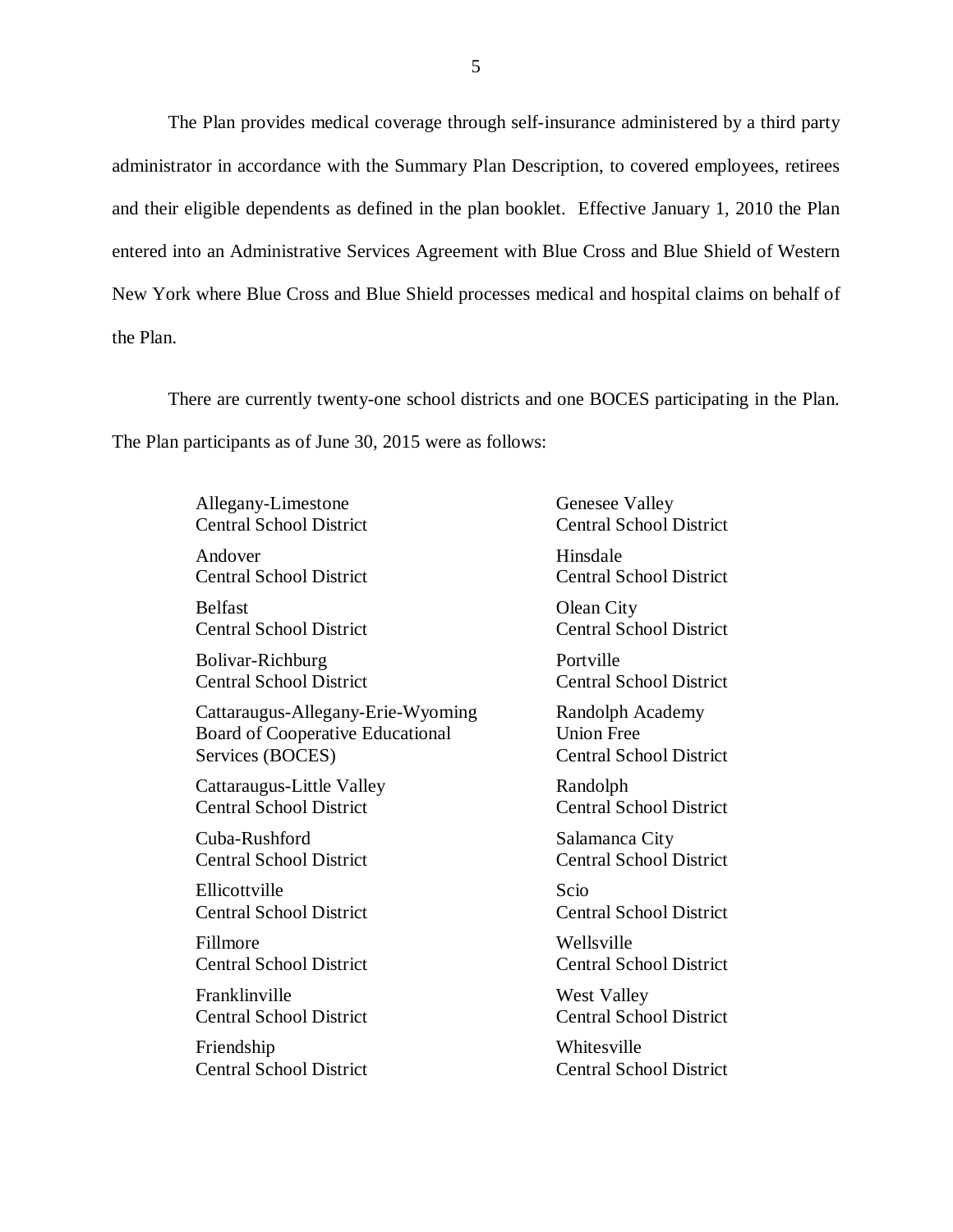### <span id="page-7-0"></span>A. Corporate Governance

 Pursuant to the Municipal Cooperative Agreement, management of the Plan is to be vested in the Governing Board, comprised of one representative from each participating school district, including BOCES. The governing board of the Plan as of June 30, 2015 was as follows:

#### **Names**

#### **Affiliation**

 Karen Geelan Allegany, New York

Lawrence Spangenburg Andover, New York

 Judy May Belfast, New York

 John Marshall Bolivar, New York

 Lynda Quick Olean, New York

 Sharon Huff Cattaraugus, New York

Carlos Gildemeister Cuba, New York

Mark Ward Ellicottville, New York

 Ravo Root Fillmore, New York

 Michelle Spasiano Franklinville, New York

 Judy May Friendship, New York

 Brian Schmitt Belmont, New York

 Lawrence Ljungberg Hinsdale, New York

 Dr. Colleen Taggerty Olean, New York

 Allegany-Limestone Central School District Andover Central School District Bolivar-Richburg Central School District Cattaraugus-Little Valley Central School District Cuba-Rushford Central School District Ellicottville Central School District Fillmore Central School District Friendship Central School District Genesee Valley Central School District Superintendent, Superintendent, Superintendent, Belfast Central School District Superintendent, Superintendent, Cattaraugus-Allegany BOCES Superintendent, Superintendent, Superintendent, Superintendent, Superintendent, Franklinville Central School District Superintendent, Superintendent,

 Hinsdale Central School District Superintendent,

 Olean City Central School District Superintendent,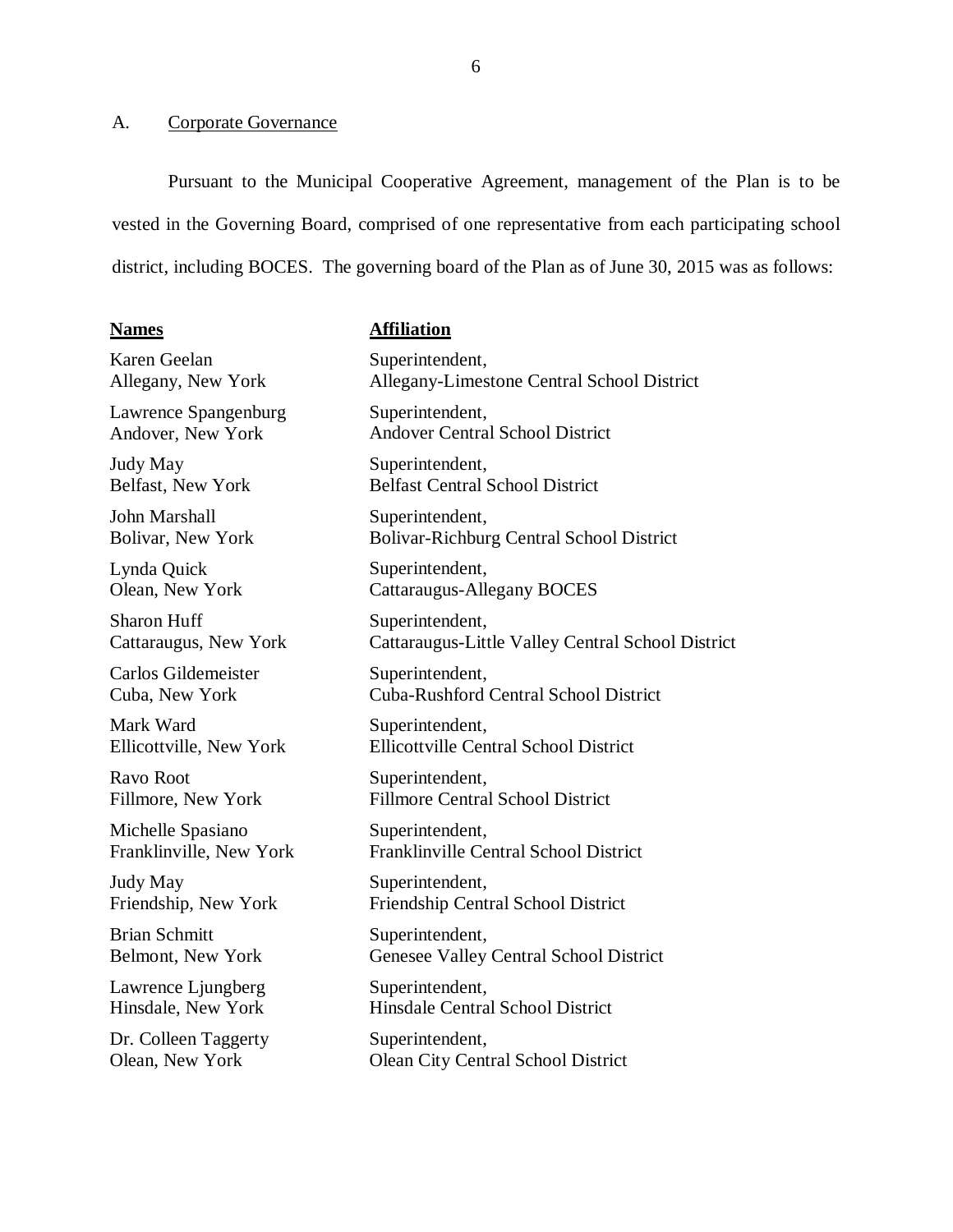| <b>Names</b>          | <b>Affiliations</b>                                 |
|-----------------------|-----------------------------------------------------|
| <b>Thomas Simon</b>   | Superintendent,                                     |
| Portville, New York   | <b>Portville Central School District</b>            |
| Lori DeCarlo          | Superintendent,                                     |
| Randolph, New York    | Randolph Academy Union Free Central School District |
| Kimberly Moritz       | Superintendent,                                     |
| Randolph, New York    | Randolph Central School District                    |
| Robert Breidenstein   | Superintendent,                                     |
| Salamanca, New York   | Salamanca City Central School District              |
| <b>Gregory Hardy</b>  | Superintendent,                                     |
| Scio, New York        | Scio Central School District                        |
| Kim Mueller           | Superintendent,                                     |
| Wellsville, New York  | <b>Wellsville Central School District</b>           |
| Eric Lawton           | Superintendent,                                     |
| West Valley, New York | <b>West Valley Central School District</b>          |
| Laurie Sanders        | Superintendent,                                     |
| Whitesville, New York | <b>Whitesville Central School District</b>          |

 According to the Plan's by-laws, the Governing Board shall meet quarterly and call special meetings at any time upon giving board members seventy-two hours written notice. The minutes of all meetings of the governing board were reviewed. All such meetings were well attended.

Item 2 of the Plan's Municipal Cooperative Agreement states in part:

 "The governing body of the Plan shall be a Board of Directors comprised of either the chief executive officer or other designated officer of each Participant, and shall meet at least annually at a time and place in this state designated in accordance with Article 1…"

However, the Plan's By-laws states the following:

 "Regular meetings of the Board of Directors shall be held in New York at least quarterly, at such times and places as determined by the Board of Directors. Special meetings of the Board of Directors shall be held on 72 hours written notice to the Board members."

7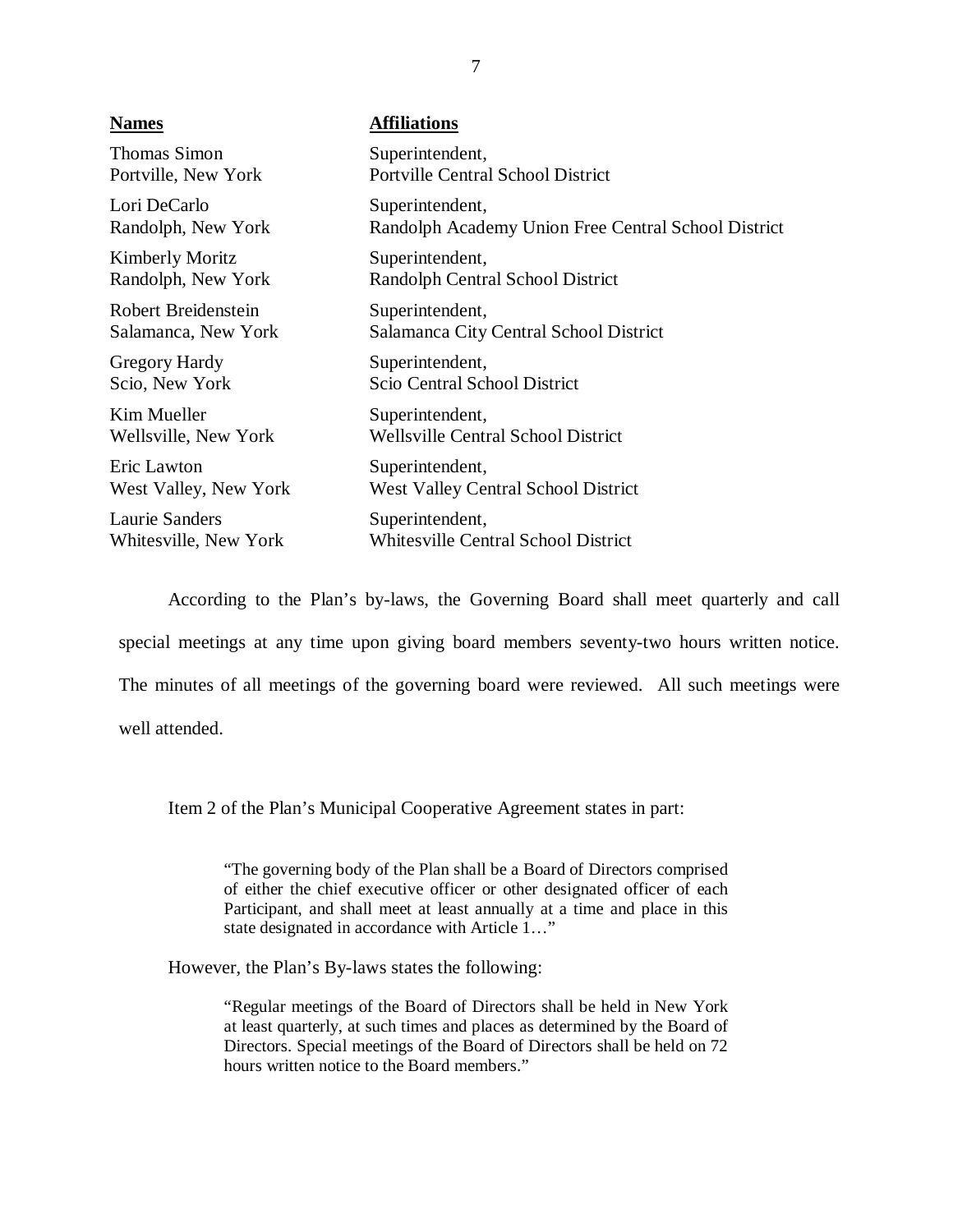It is recommended that the Plan amend its Municipal Cooperative Agreement to reflect the Board of Directors' meeting times detailed in the Plan's By-Laws.

 were generally well attended. However, it was noted that relative to the Board meetings held during the period under examination, one member of the Board failed to attend at least one-half of such Board meetings they were eligible to attend. The minutes of all meetings of the Board of Directors were reviewed. Such meetings

 Members of the Board have a fiduciary responsibility and must evince an ongoing interest in the affairs of the Plan. It is essential that Board members attend meetings consistently and set forth their views on relevant matters so that appropriate decisions may be reached by the Board.

 It is recommended that Board members who are unable or unwilling to consistently attend meetings resign or be replaced.

The principal officers of the Plan as of June 30, 2015 were as follows:

Michelle Spasiano **President** Michael Watson Secretary Thomas C. Potter Officers Titles

**Chief Financial Officer** 

 The Board of Governors has designated an Attorney in-Fact who is authorized to receive service on a summons or other legal paper in any action, suit or proceeding arising out of any contract, agreement or transaction involving the Plan.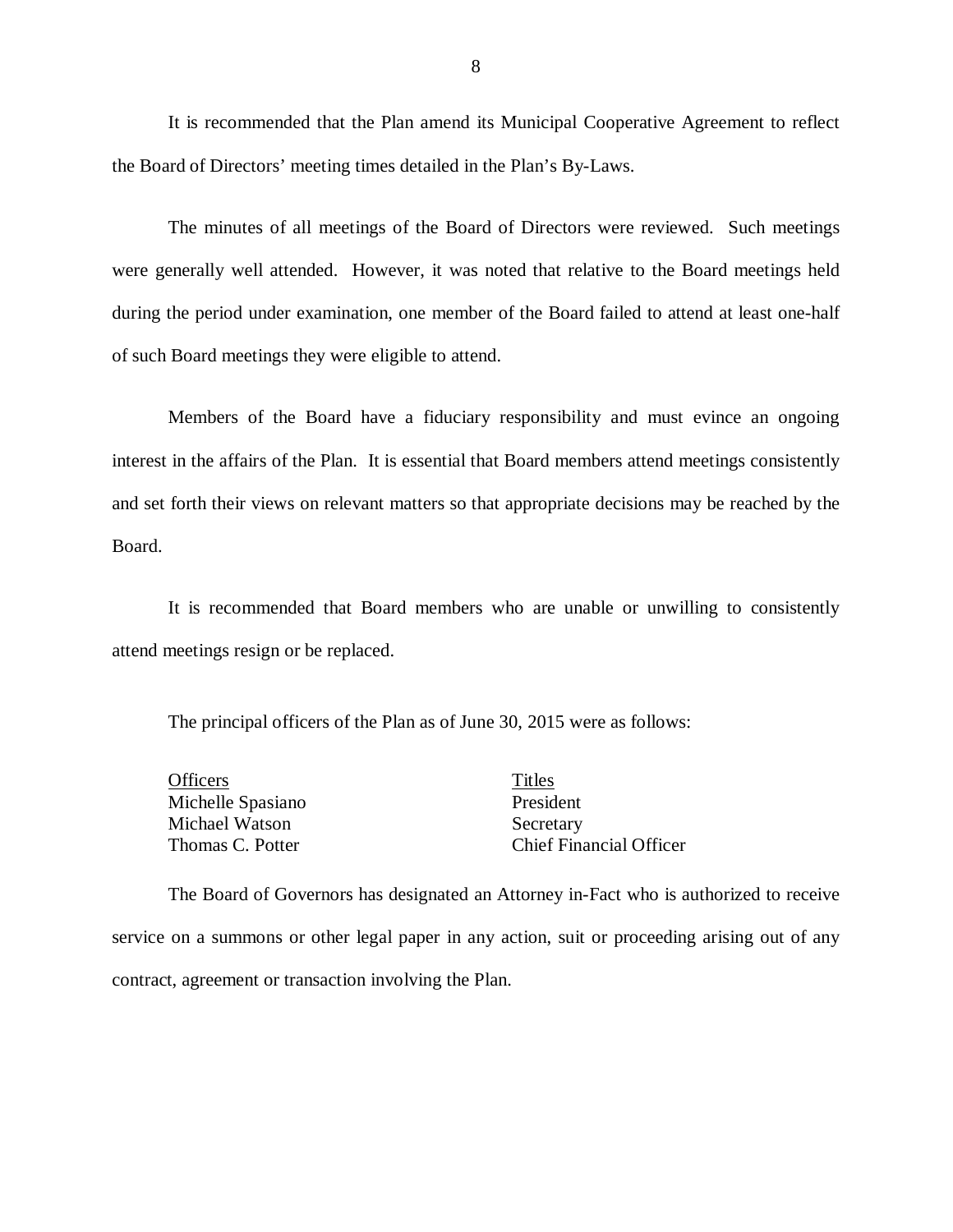### B. Territory and Plan of Operation

 The Plan provides health benefits in the counties of Cattaraugus, Allegany, Erie and Wyoming within New York State. The Plan's enrollment as of June 30, 2010 was 3,434. The Plan's enrollment during fiscal years 2011-2015 was as follows:

| Year                | 2011  | 2012  | 2013  | 2014  | 2015      |
|---------------------|-------|-------|-------|-------|-----------|
| Enrollment          | 3,327 | 3.261 | 3,133 | 3,083 | 3,093     |
| Disenrollment Ratio |       | 1.98% | 3.93% | 1.6%  | $(.32\%)$ |

 The Plan experienced a decrease in enrollment of 9.9% during the period under examination. examination.<br>C. Stop-loss coverage

 As required by Section 4707 of the New York Insurance Law, the Plan maintains both aggregate stop-loss coverage and specific stop-loss coverage. The Company providing such coverage is authorized in New York. The following is a summary of the Plan's stop-loss program as of June 30, 2015:

 The Plan has a stop-loss policy with H.M. Life Insurance Co., an authorized reinsurer that provides 100% reimbursement after the \$350,000 specific attachment point and also has 125% (aggregate) coverage for the Plan's experience in total. The \$350,000 specific attachment point is below 4% of expected claims, as required by Section 4707(a)(2) of the Insurance Law. The Plan's policy is in compliance with the all requirements of Section 4707 of the New York Insurance Law.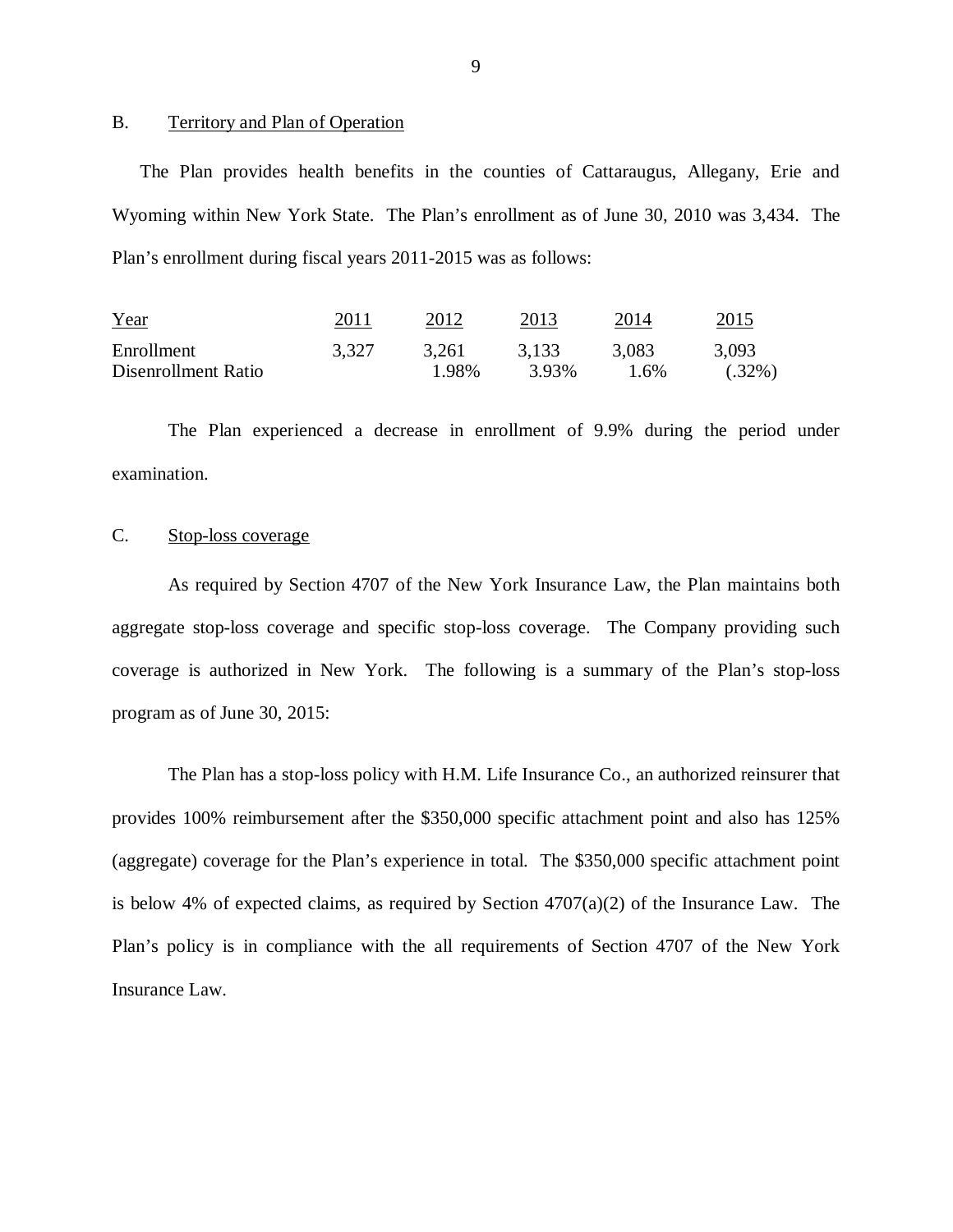### <span id="page-11-0"></span>D. Administrative Services Agreements

As of June 30, 2015, the Plan was a party to the following service agreements.

- Effective date January 1, 2005 with Nova Healthcare Administrators, Inc. ("NOVA"), a wholly owned subsidiary of Independent Health Corporation, which provided third party claim administrative services, established utilization management criteria for review of medical and pharmacy authorizations and claims and acted as the pharmacy administrator for the PBM, Express Scripts. The Plan subsequently contracted with BlueCross BlueShield of Western New York to provide these administrative services and the contract with NOVA was terminated as of January 1, 2015
- Effective January 1, 2010 with BlueCross BlueShield of Western New York, ("BCBSWNY"), a division of HealthNow New York Inc. ("Health Plan"), which provides Administrative Services and network access to the Plan. BCBSWNY makes the initial determination as to whether benefit claims submitted by Participants qualify for payment under the Plan and also determines the amount of benefits due and payable pursuant to the terms of the Plan. To the extent required by New York State Insurance Law or as required by BCBSWNY's agreement with participating providers, BCBSWNY pays interest on benefit claims processed under the agreement in accordance with Section 3224-a of the Insurance Law.
- Effective July 1, 2009 with Premier Consulting Associates, LLC ("Premier"), Premier provides the following services: assessment of the Plan's risks, monitor, develop and design the Plan's medical health plans, help the Plan comply with regulatory policies as they apply to the Plan's health plan, assist in the development of communications to employees and retirees, assess the appropriateness of experience rating and self- funding and provide to the Plan a written status of projected plan costs for each plan year, prepares bid specifications and solicit proposals from third party administrators, and provides assistance with labor negotiation.
- Effective April 24, 2008, the Plan contracted with Manning & Napier Information Services, LLC, (MNIS). MNIS provides the Plan with on- line business application with features that augment or enhance the current business application, including the Benefficiency Online Platform and Modules, the Benefficiency Content, and the Benefficiency Materials.
- Effective April 1, 2010 with Express Scripts, Inc. (ESI), the Plan contracted with (ESI) to provide the following services: maintain a network(s) of participating pharmacies and make available an updated list of participating pharmacies on-line, perform claims processing services standard concurrent drug utilization review ("DUR"). ESI also provides for covered drugs dispensed by participating pharmacies, and conduct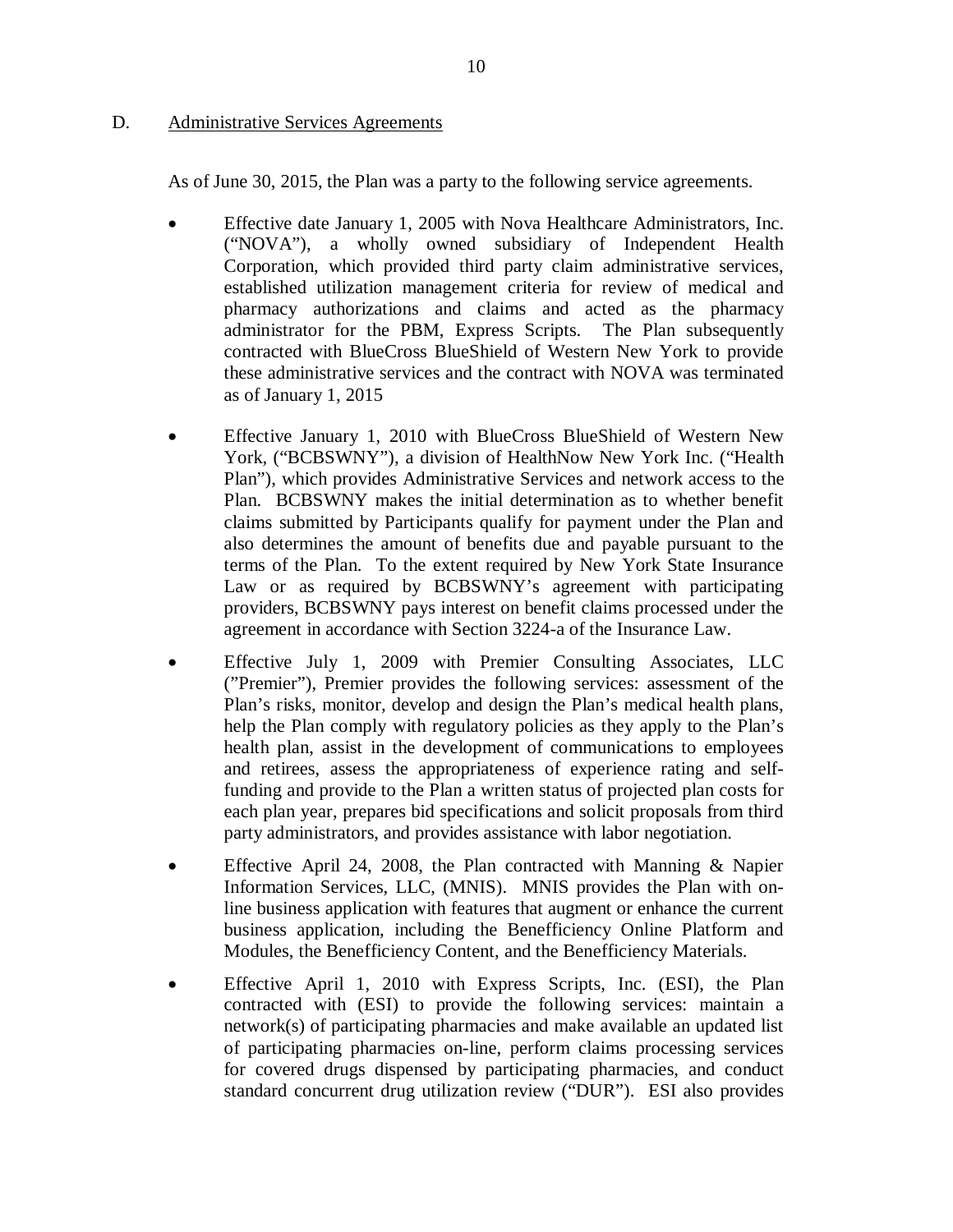prior authorization services as specified and directed by the Plan for designated drugs and processes.

- <span id="page-12-0"></span> Effective July 1, 2010 with Cattaraugus-Allegany BOCES, the Plan entered into a coordination services agreement with the BOCES which is required to act as coordinator and liaison between and for employers, enrollees, third party administrators, consultants, auditors, actuaries, the New York Department of Financial Services, Board of Directors, Committees, and other parties as appropriate. Further, the BOCES is required to maintain a database of all Plan enrollees, and all financial transactions such as accounts receivables, accounts payable, revenues, expenses, receipts, investments, and all other necessary ledger accounts will be maintained.
- Throughout the examination period, Harbridge Consulting Group, LLC, (Harbridge) provides actuarial consulting services. Harbridge performs their services on the basis of the information the Plan provides and in consideration of the applicable federal, foreign, state or local tax laws, regulations and associated interpretations relative to the appropriate jurisdiction as of the date the services are provided. Both parties will carry out procedures to protect the integrity of data. In particular, it is the recipient's responsibility to carry out a virus check on any attachments before launching or otherwise using any documents, whether received by E-mail or on desk or otherwise.

### E. Conflict of Interest Policy

 The Plan does not have a conflict of interest policy in place. It is a good business practice to have board members and senior officers sign a conflict of interest disclosure form annually.

annually.<br>It is recommended, as a good business practice, that the Plan establish a conflict of interest policy and require its board members, officers and key employees to sign a conflict of interest disclosure form on an annual basis.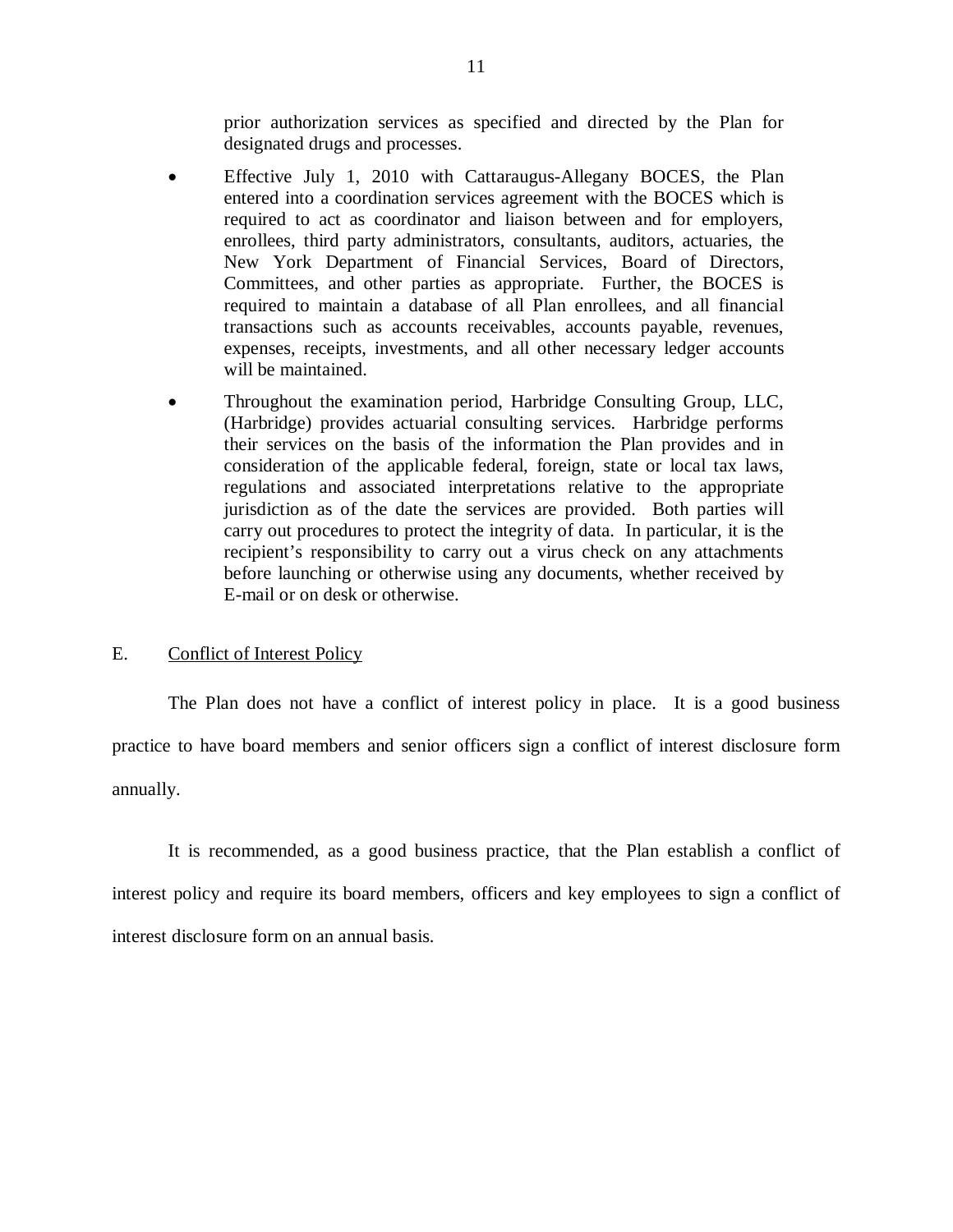#### **3. FINANCIAL STATEMENTS**

<span id="page-13-0"></span> The following shows the assets, liabilities and surplus as of the June 30, 2015, filed annual statement, a condensed summary of operations, and a reconciliation of the surplus account for each of the years under examination. The examiner's review of a sample of transactions did not reveal any differences which materially affected the Plan's financial condition as presented in its financial statements contained in the June 30, 2015 filed annual statement.

 The firm of Raymond F. Wager, CPA, P.C and Thomas C. Zuber, CPA was retained by the Plan to audit the Plan's combined statutory-basis statements of financial position as of June 30, 2015, and the related statutory-basis statements of operations and surplus for the year then ended. ended. Raymond F. Wager and Thomas C. Zuber concluded that the statutory financial

 statements presented fairly, in all material respects, the financial position of the Plan at the respective audit dates. Balances reported in these audited financial statements were reconciled to the corresponding years' annual statements with no discrepancies noted.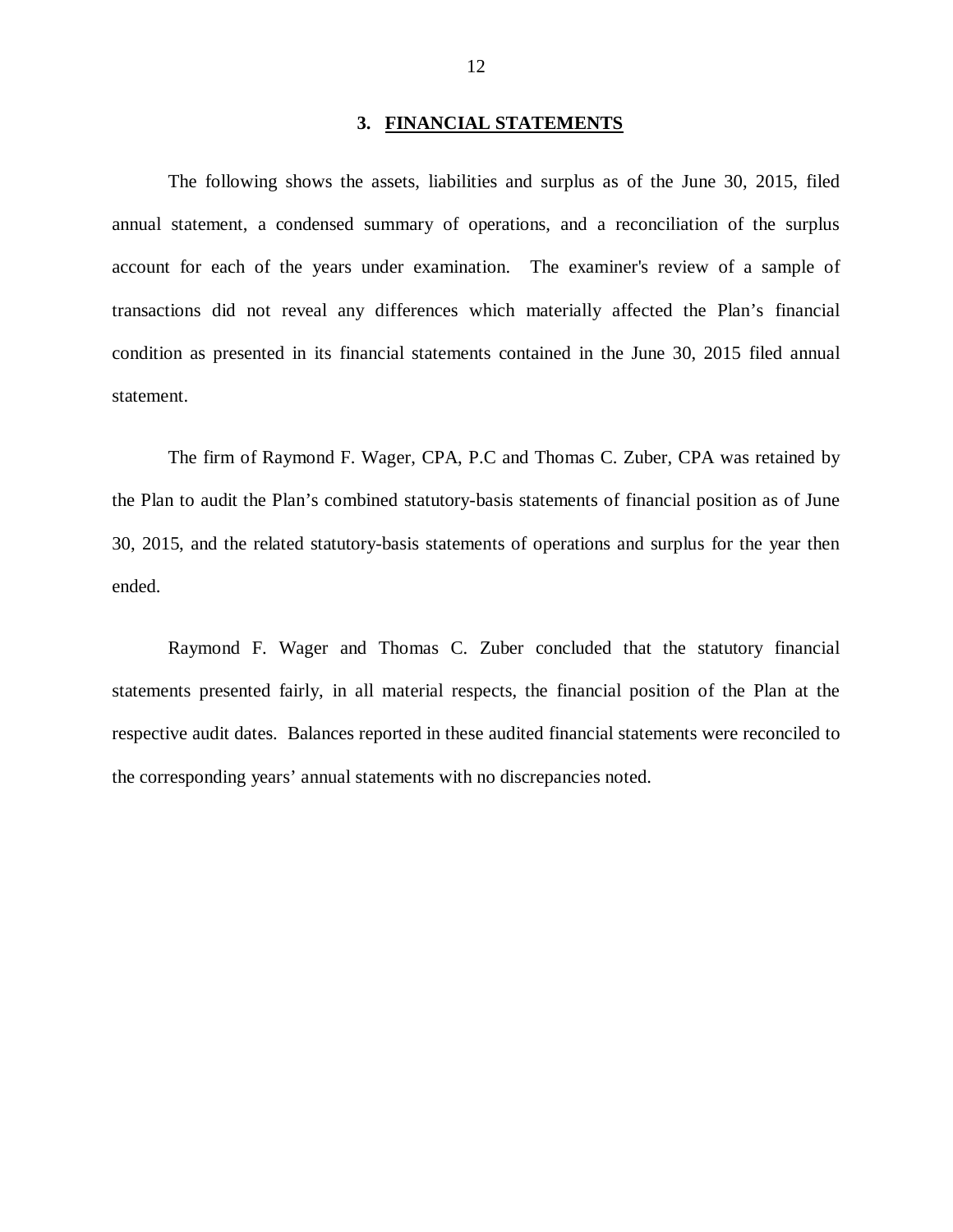### A. Balance Sheet

| Assets | Plan |
|--------|------|
|        |      |

| Cash and cash equivalents           | \$29,305,124        |
|-------------------------------------|---------------------|
| Premiums receivable                 | 10,571              |
| Amounts recoverable from reinsurers | 280,778             |
| Health care and other receivable    | 157,440             |
| Prepaid expense                     | <u>78,000</u>       |
| <b>Total assets</b>                 | <u>\$29,831,913</u> |
| <b>Liabilities</b>                  |                     |
| Accounts payable                    | \$66,819            |
| Claims payable                      | 9,951,632           |
| Unearned premiums                   | 138,976             |
| Claim stabilization reserve         | 1,990,326           |
| <b>Total liabilities</b>            | \$12,147,753        |
| <b>Surplus</b>                      |                     |
| Stop loss reserves                  | \$5,970,979         |
| Unassigned funds                    | 9,626,112           |
| Surplus per Section $4706(a)(5)$    | 2,087,069           |
| Total surplus                       | 17,684,160          |
| Total liabilities and surplus       | <u>\$29,831,913</u> |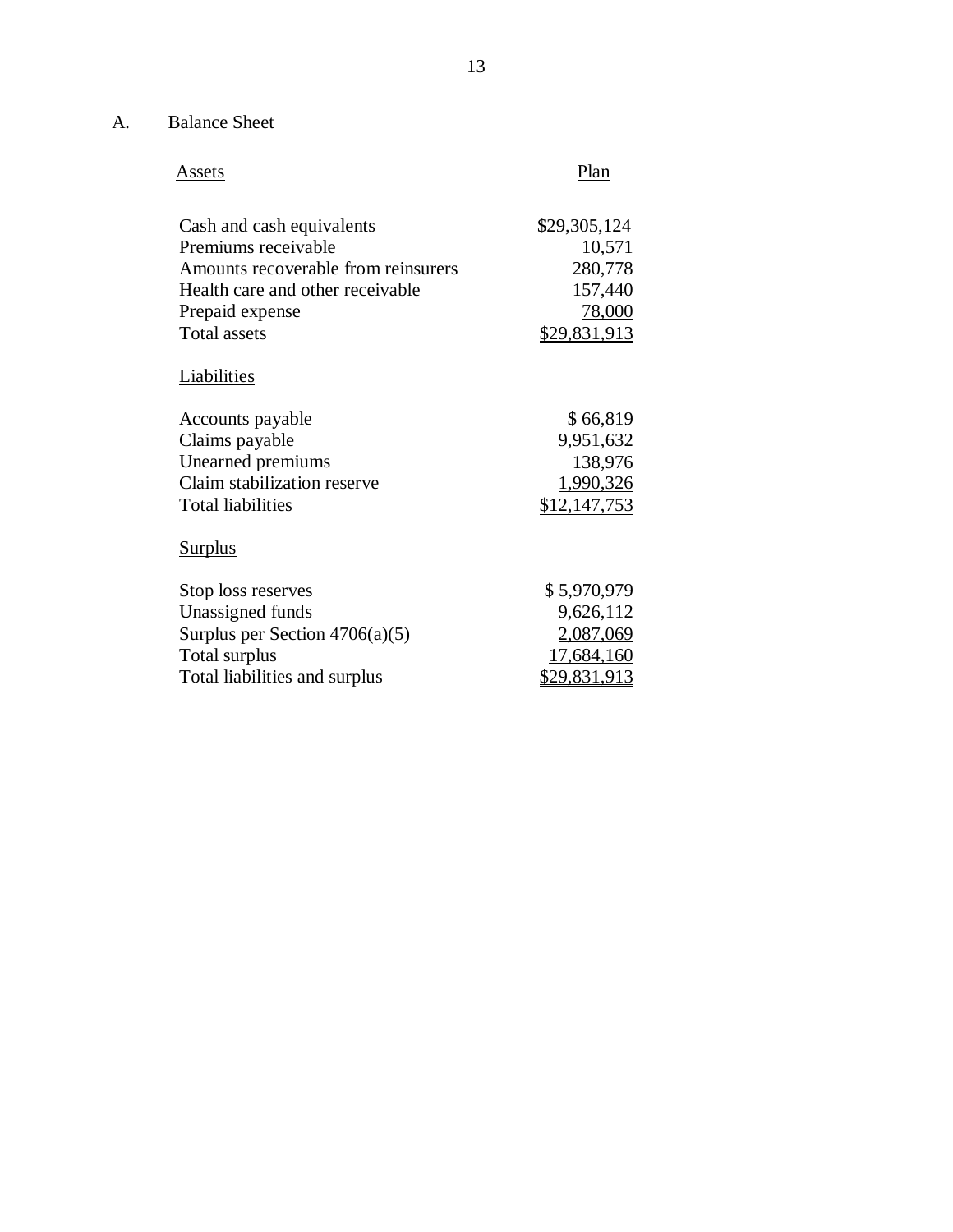### <span id="page-15-0"></span>B. Statement of Revenue, Expenses and Surplus

 Surplus increased \$9,641,873 during the five-year examination period, July 1, 2010 through June 30, 2015, detailed as follows:

### **Revenues**

| Premiums<br>Investment income<br>Aggregate write-ins for other revenue                                                                        | \$206,475,226<br>300,539<br>12,236,042                |                     |
|-----------------------------------------------------------------------------------------------------------------------------------------------|-------------------------------------------------------|---------------------|
| <b>Total revenues</b>                                                                                                                         |                                                       | \$219,011,807       |
| <b>Expenses</b>                                                                                                                               |                                                       |                     |
| Hospital and medical claims<br>Drug claims<br>Aggregate write-ins for other hospital and<br>medical<br>Aggregate write-ins for other expenses | \$134,208,819<br>54, 583, 565<br>6,240,897<br>550,725 |                     |
| Claims subtotal                                                                                                                               | 195,584,006                                           |                     |
| Reinsurance expenses net of recoveries                                                                                                        | 2,149,102                                             |                     |
| Net claims incurred                                                                                                                           | \$197,733,108                                         |                     |
| Administrative expenses                                                                                                                       | 9,172,720                                             |                     |
| Total expenses                                                                                                                                |                                                       | 206,905,858         |
| Net income                                                                                                                                    |                                                       | <u>\$12,105,949</u> |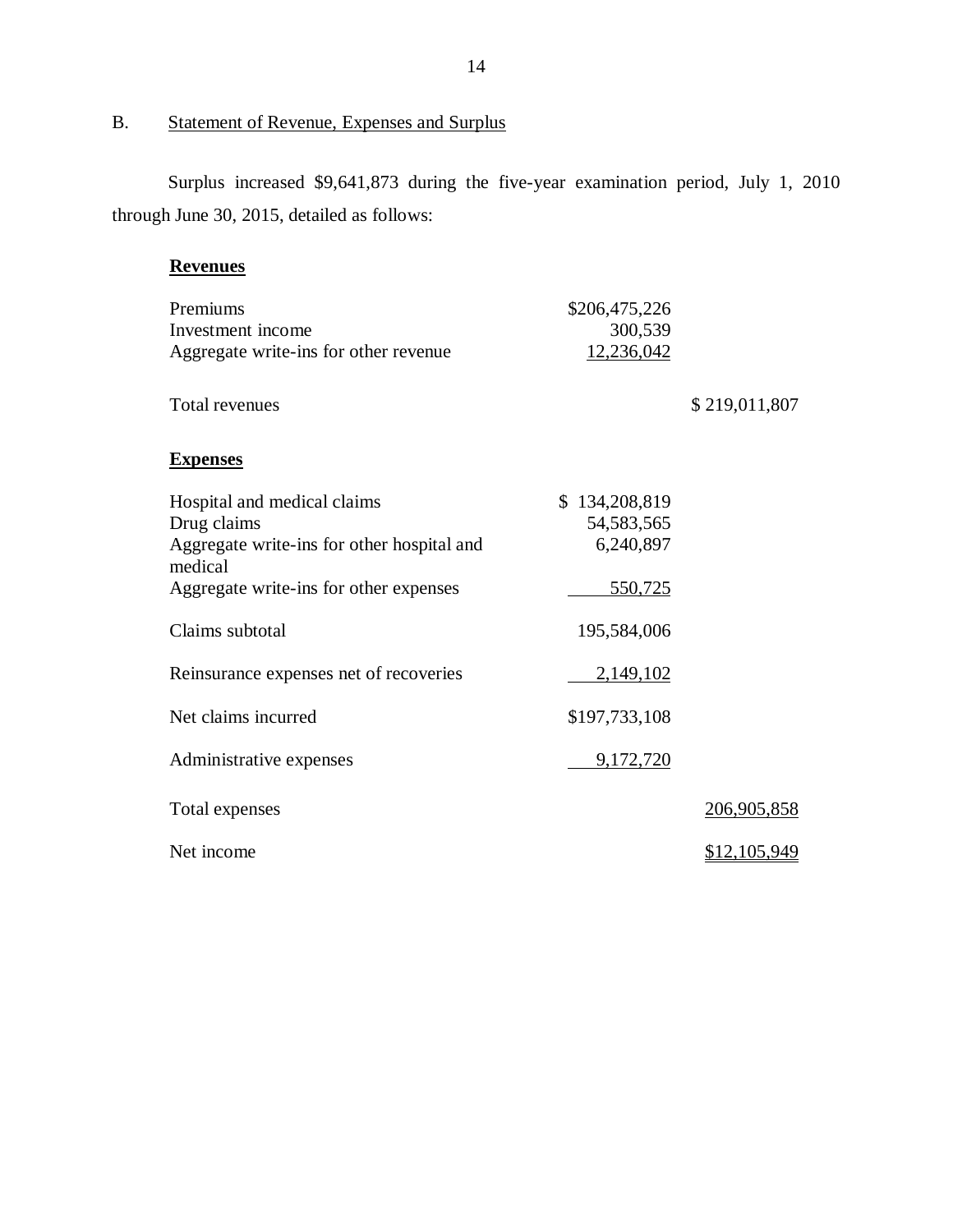<span id="page-16-0"></span>Surplus, per report on examination, as of June \$ 8,042,287 30, 2010

|                                                                               | <b>Increases</b><br><sub>In</sub><br>Surplus | Decreases<br>1n<br><b>Surplus</b> |              |
|-------------------------------------------------------------------------------|----------------------------------------------|-----------------------------------|--------------|
| Net income<br>Change in valuation basis aggregate policy<br>and claim reserve | \$12,105,949                                 | 2,488,924                         |              |
| Aggregate Write in for other net worth items                                  | 24,848                                       |                                   |              |
| Net increase in surplus                                                       |                                              |                                   | 9,641,873    |
| Surplus, per report on examination, as of June<br>30, 2015                    |                                              |                                   | \$17,684,160 |

### **4. MARKET CONDUCT ACTIVITIES**

 In the course of this examination, a review was made of the manner in which the Plan conducts its business practices and fulfills its contractual obligations to subscribers and claimants. The review was general in nature and is not to be construed to encompass the more precise scope of a market conduct examination.

The general review was directed at practices of the Plan in the following areas:

- (A) Claims
- (B) Utilization review
- (C) Underwriting and rating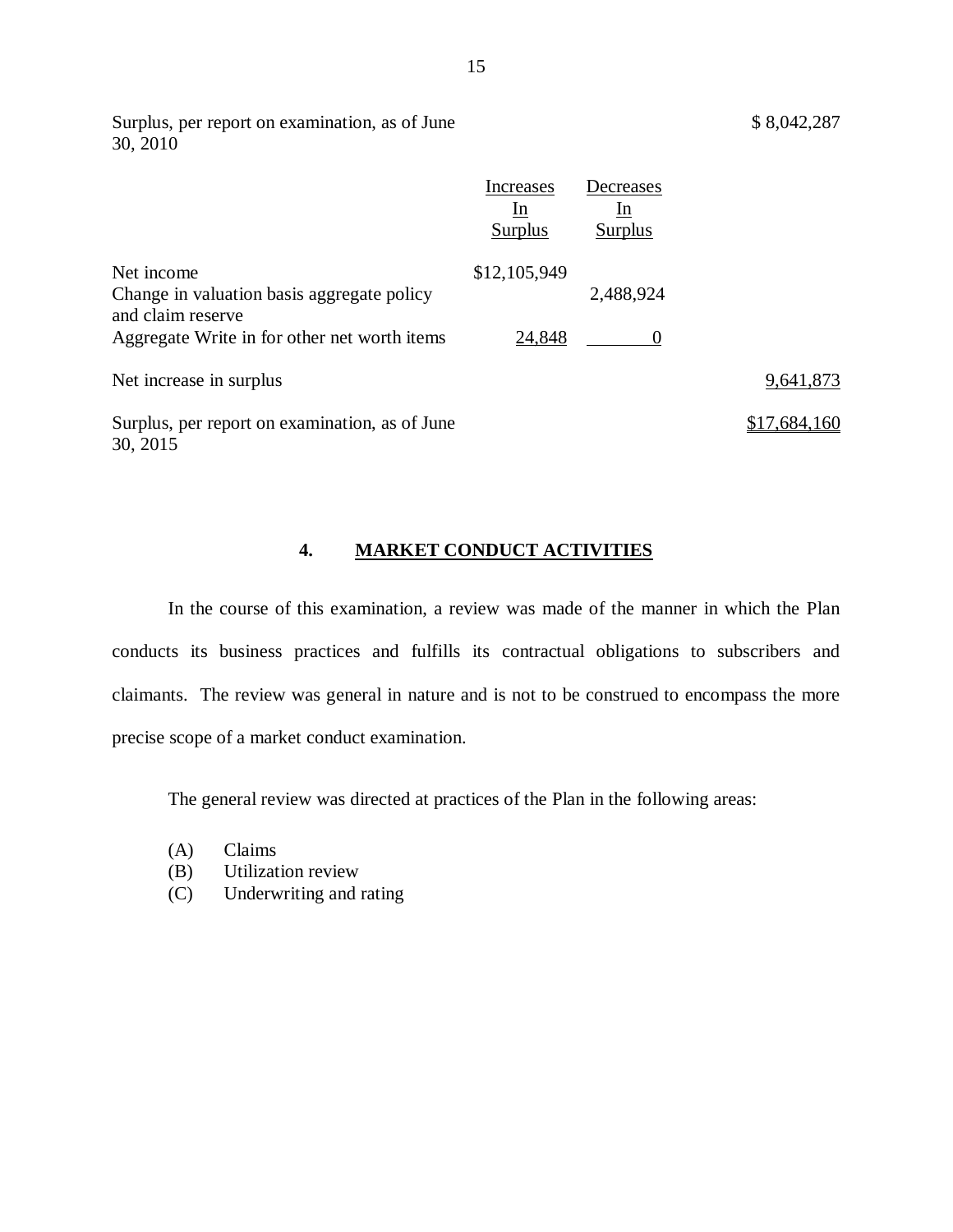### <span id="page-17-0"></span>A. Standards for Prompt, Fair and Equitable Settlement of Claims for Health Care and Payments for Health Care Services ('Prompt Pay Law")

 Section 3224-a(a) and (b) of the New York Insurance Law, "Standards for prompt, fair and equitable settlement of claims for health care and payments for health care services" ("Prompt Pay Law"), requires certain entities, including New York Insurance Law Article 47 entities, to pay all undisputed claims or in cases where the obligation is unclear deny or request additional information within 30 days of receipt of a claim that is transmitted via the internet or electronic mail or pay within 45 days of receipt of a claim submitted by other means such as paper or facsimile. If such undisputed claims are not paid within the respective 30 or 45 days of receipt, interest may be payable.

Section 3224-a(a) of the New York Insurance Law states:

 "(a) Except in a case where the obligation of an insurer or an organization or corporation licensed or certified pursuant to article forty- three or forty-seven of this chapter or article forty-four of the public health law to pay a claim submitted by a policyholder or person covered under such policy ("covered person") or make a payment to a health care provider is not reasonably clear, or when there is a reasonable basis supported by specific information available for review by the superintendent that such claim or bill for health care services rendered was submitted fraudulently, such insurer or organization or corporation shall pay the claim to a policyholder or covered person or make a payment to a health care provider within thirty days of receipt of a claim or bill for services rendered that is transmitted via the internet or electronic mail, or forty-five days of receipt of a claim or bill for services rendered that is submitted by other means, such as paper or facsimile."

Section 3224-a(b) of the New York Insurance Law states:

 "(b) In a case where the obligation of an insurer or an organization or corporation licensed or certified pursuant to article forty-three or forty- seven of this chapter or article forty-four of the public health law to pay a claim or make a payment for health care services rendered is not reasonably clear due to a good faith dispute regarding the eligibility of a person for coverage, the liability of another insurer or corporation or organization for all or part of the claim, the amount of the claim, the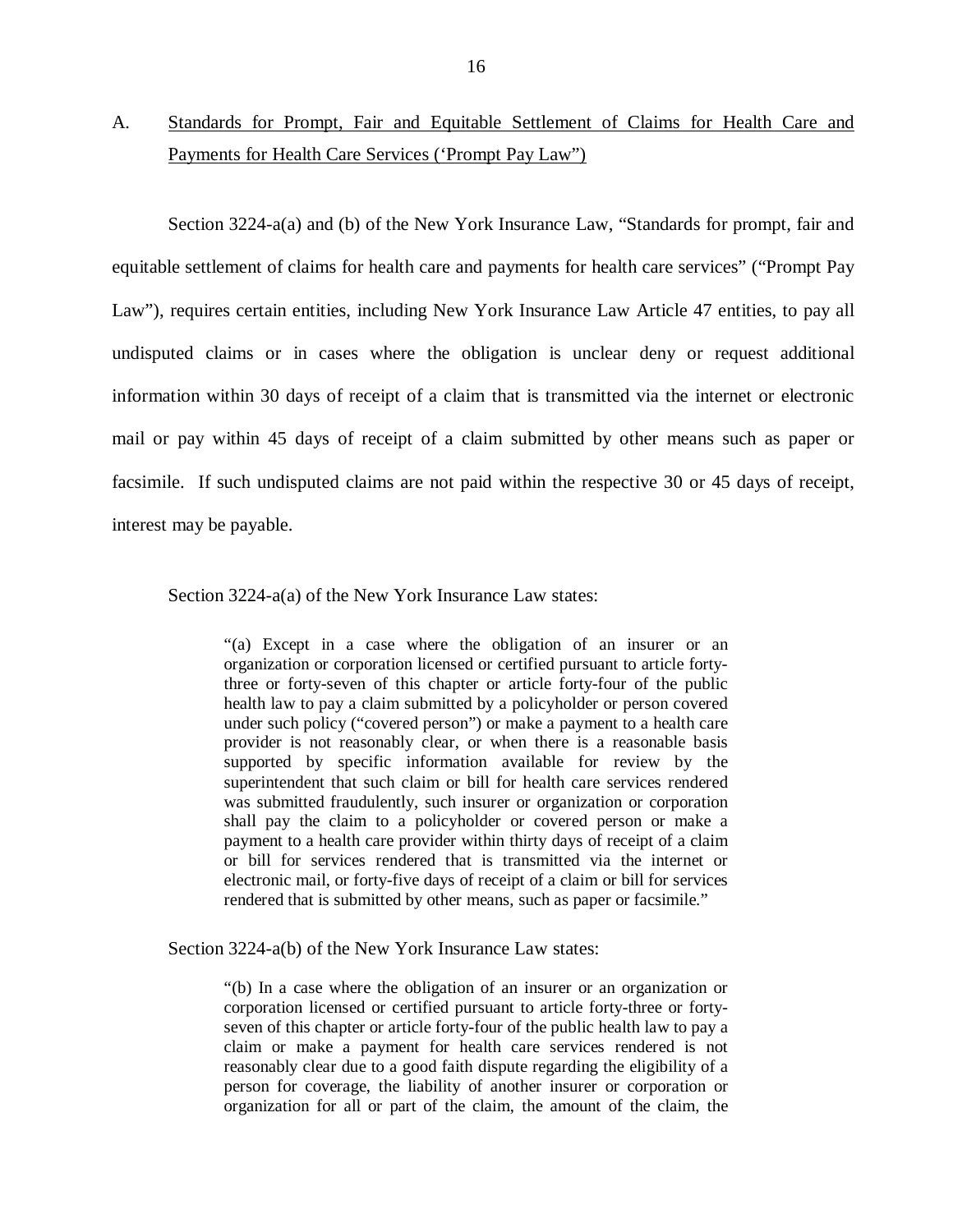benefits covered under a contract or agreement, or the manner in which services were accessed or provided, an insurer or organization or corporation shall pay any undisputed portion of the claim in accordance with this subsection and notify the policyholder, covered person or health care provider in writing within thirty calendar days of the receipt of the claim:

 (1) that it is not obligated to pay the claim or make the medical payment, stating the specific reasons why it is not liable; or

 (2) to request all additional information needed to determine liability to pay the claim or make the health care payment. Upon receipt of the information requested in paragraph two of this subsection or an appeal of a claim or bill for health care services denied pursuant to paragraph one of this subsection, an insurer or organization or corporation licensed or certified pursuant to article forty-three or forty-seven of this chapter or article forty-four of the public health law shall comply with subsection (a) of this section.

 A statistical sample of claims not adjudicated within 30 days of receipt for claims transmitted via the internet or electronic mail, or 45 days of receipt for claims submitted by other means such as paper or a facsimile by the Plan was reviewed by the examiner to determine whether the claims were processed in compliance with the time frame requirements of Section 3224-a(a) and (b) of the New York Insurance Law ("NYIL"), and, if interest was required and appropriately paid pursuant to Section 3224-a(c) of the NYIL. Accordingly, all claims that were not adjudicated within the respective 30 or 45-day time frames during the period July 1, 2014 through June 30, 2015, were segregated.

 The claim population for the Plan was separated and further divided into a medical / hospital claim segment and a pharmacy claim segment. Pharmacy claims were reviewed separately from Medical / Hospital claims due to the large number of pharmacy claims that were not adjudicated within 30 days. The Plan uses a pharmacy benefit manager (PBM) to process its pharmacy claims. It is noted that the PBM's claim processes are entirely automated and does not receive paper claim submissions.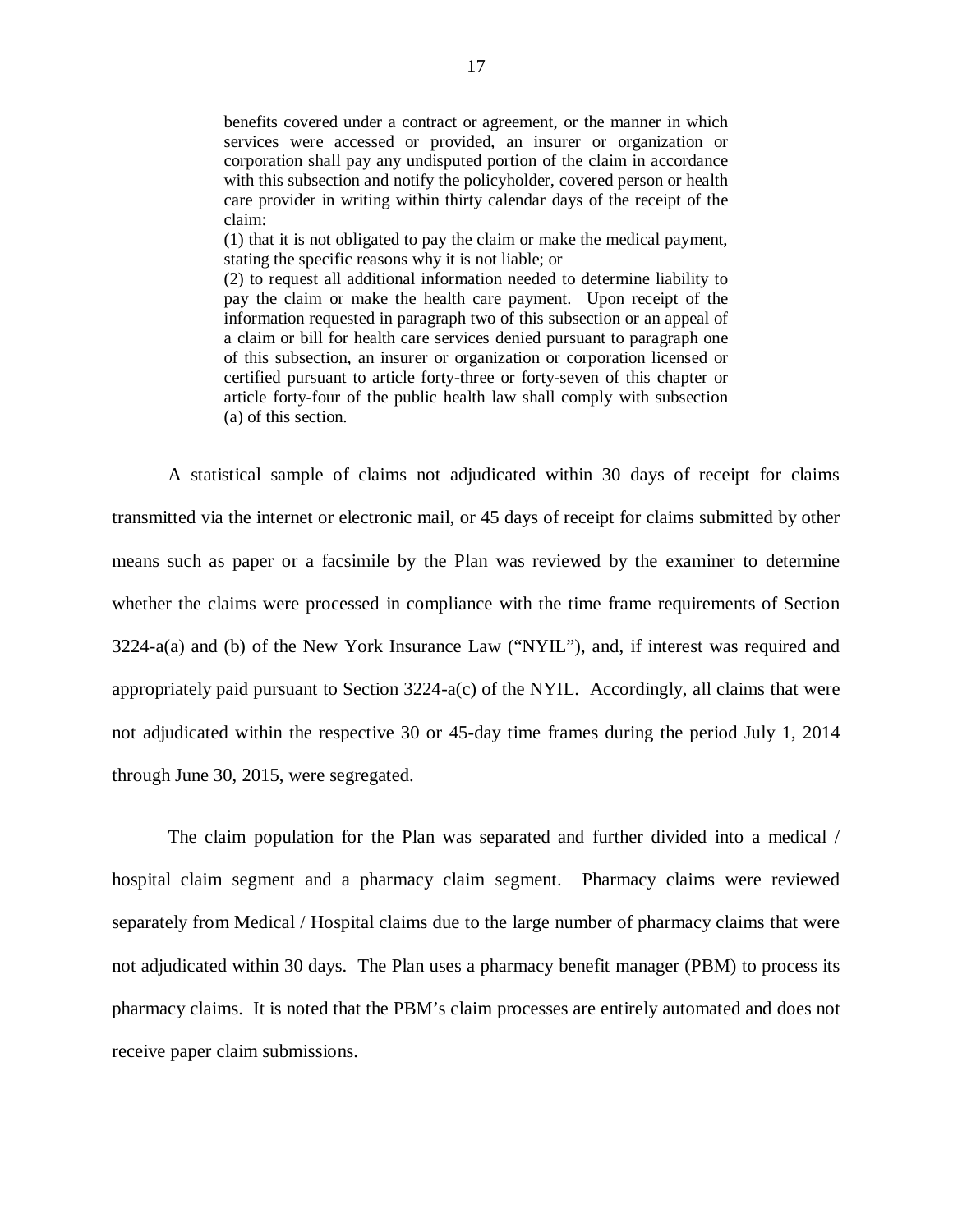A random statistical sample of 167 claims was drawn from the Medical/Hospital claim data. A sample was not reviewed for the Pharmacy claims as the Plan's pharmacy benefit manager ("PBM") provided the examiner with an analysis of the PBM compliance with the prompt pay law.

### Medical and Hospital Claim Review

 population were paid (or denied) more than 30 days or more than 45 days after receipt, respectively. A sample of 167 medical/hospital claims were selected for review, however only 75 of the claims were reviewed. From a population of 89,744 medical and hospital claims, 2,272 claims or 2.53% of the

 rate of approximately forty-five percent, or 1,022 out of 2,272. The number of calculated claims in error extrapolated over the total medical / hospital population of 89,744 claims resulted in an error ratio of approximately 1.15%. Out of the 75 claims reviewed, 34 of the claims were late payments or denials, an error

### Pharmacy Claims

 claim payments made by the PBM for the Plan. The pharmacy claims are from July 2014 through June/July 2015 and total 105,333 claims. The table below reflects an analysis performed by the Plan's PBM of the timeliness of

 Express Scripts (ESI) bills the Plan every two weeks for pharmacy claims incurred and pays the claims after reimbursement by the Plan. As of November 1, 2015, the billings are sent on a weekly basis. All claims are received and processed electronically from the pharmacies.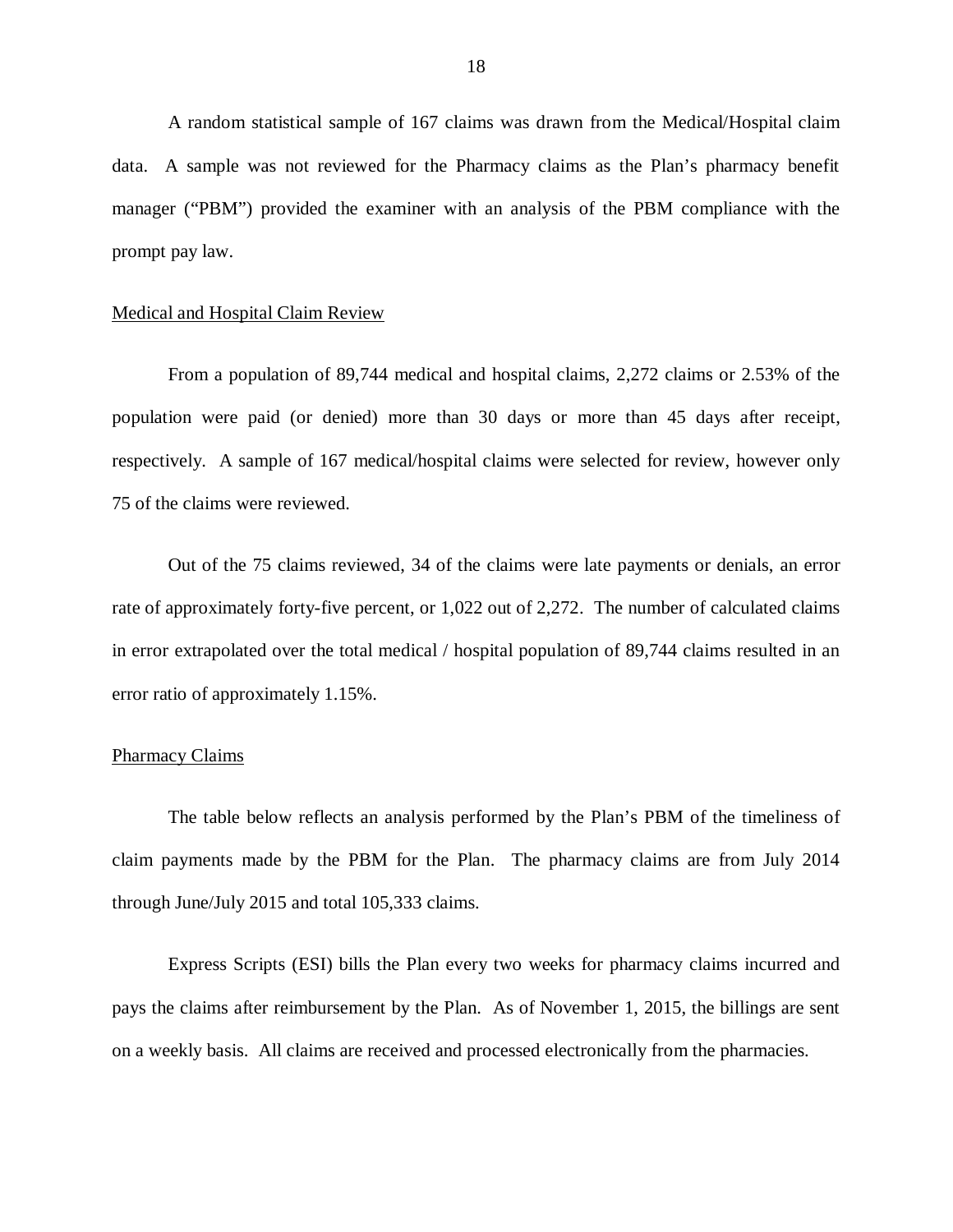The table below identifies the total number of claims that were processed after and before 30 days from the date of the invoice to the Plan, the date of service, and the bill date.

 For the examination review, the bill date is the receipt date and the check date is the paid date used to determine compliance with the prompt pay requirements. Based on the table below, the PBM paid 40.89% of the claims after 30 days of the date of receipt, in violation of Section 3224-a(a) of the New York Insurance Law.

 For the 12-month period, the percentage of claims paid over/under 30 days from the check date, and the three other date stamps, were as follows:

| Various Date                                         | # of Claims 30 days | # of Claims $>30$ | Percentage of Late |
|------------------------------------------------------|---------------------|-------------------|--------------------|
| <b>Stamps</b>                                        | or under            |                   | Claims             |
| Billable Date $-$<br>(date available for<br>billing) | 62,262              | 43,071            | 40.89%             |

 Note: ESI removed all claims for home delivery and specialty pharmacy, as these pharmacies are part of the ESI family, and act as wholly owned subsidiaries. There are also Medicaid subrogation claims mixed in with these claims. These are typically batches submitted by pharmacies, once or twice annually for payment.

It is recommended that the Plan and its PBM take steps to comply with the provisions of

Section 3224-a(a) of the New York Insurance Law regarding the prompt payment of claims.

### B. Review of Mental Health and Substance Abuse Claims

A review was done of the Plan's compliance with the Mental Health Parity and Addiction

Equity Act (MHPAEA) parity requirements of the Affordable Care Act as well as the mental

health parity provisions of Timothy's Law.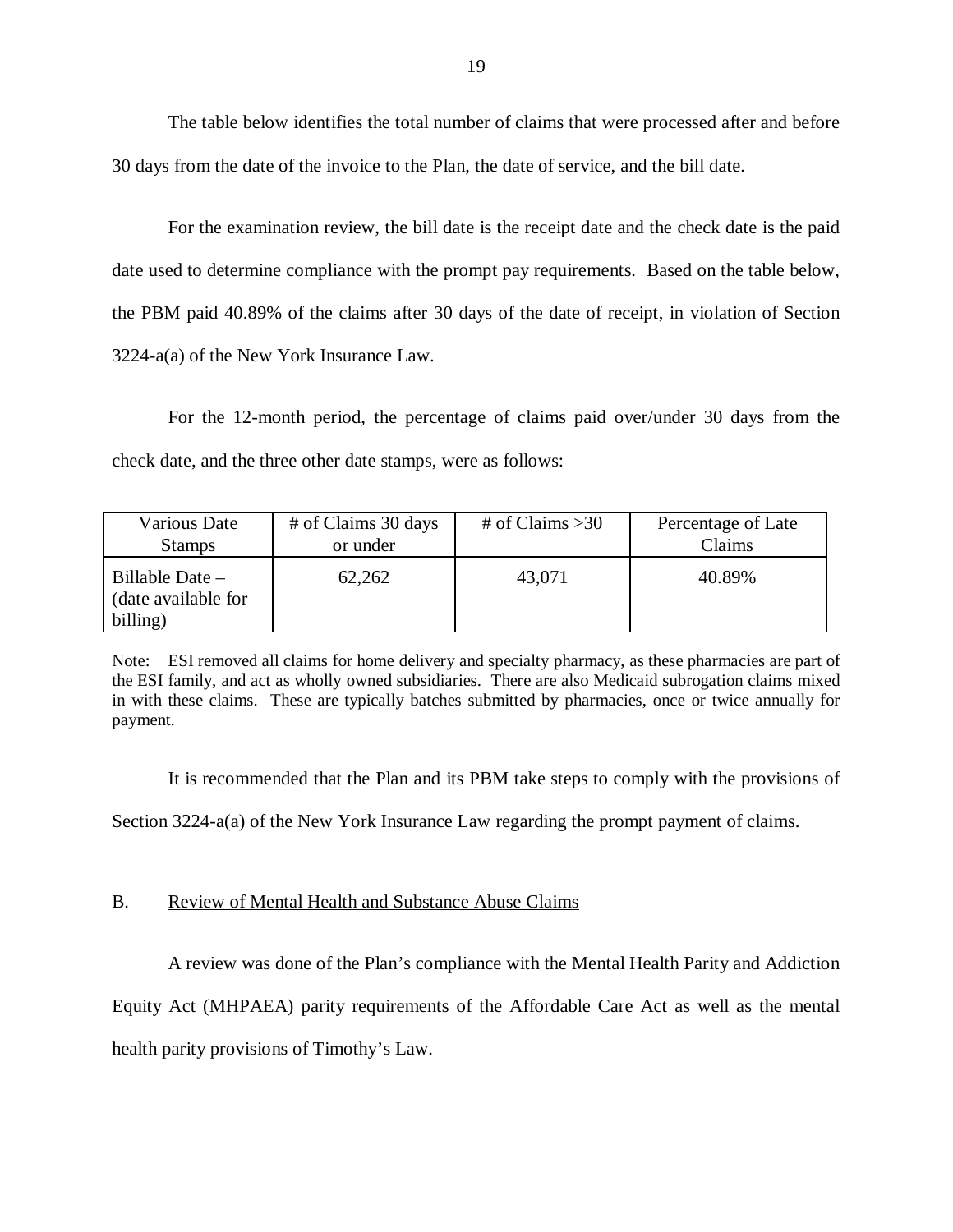Section 3221(l)(5)(A) of the New York Insurance Law states:

 "Every insurer delivering a group or school blanket policy or issuing a group or school blanket policy for delivery, in this state, which provides coverage for inpatient hospital care or coverage for physician services shall provide as part of such policy broad-based coverage for the diagnosis and treatment of mental, nervous or emotional disorders or ailments, however defined in such policy, at least equal to the coverage provided for other health conditions and…"

Section 3221(l)(5)(B)(i) of the New York Insurance Law states:

 "Every insurer delivering a group or school blanket policy or issuing a group or school blanket policy for delivery, in this state, which provides coverage for inpatient hospital care or coverage for physician services, shall provide comparable coverage for adults and children with biologically based mental illness. Such group policies issued or delivered in this state shall also provide such comparable coverage for children with serious emotional disturbances. Such coverage shall be provided under the terms and conditions otherwise applicable under the policy, including network limitations or variations, exclusions, co-pays, coinsurance, deductibles or other specific cost sharing mechanisms. Provided further, where a policy provides both in-network and out-of- network benefits, the out-of-network benefits may have different coinsurance, co-pays, or deductibles, than the in-network benefits, regardless of whether the policy is written under one license or two licenses.

 A sample of 50 mental health/substance abuse claims were selected for review from a population of 6,626 mental health/substance claims adjudicated July 1, 2014 through June 30, 2015.

 Twenty (20) out of the fifty (50) claims reviewed were denied due to the insured exceeding the 20 visit limit for outpatient behavioral health visits per year, or exceeding the number of additional visits authorized by the Plan after the yearly 20 visit limit was exceeded.

 It is noted that in an agreement with the New York Attorney General's office signed on August 18, 2016, it was agreed that the Plan's 20 visit per year limit on outpatient behavioral health visits would be eliminated as of the date of the agreement. The agreement notes that the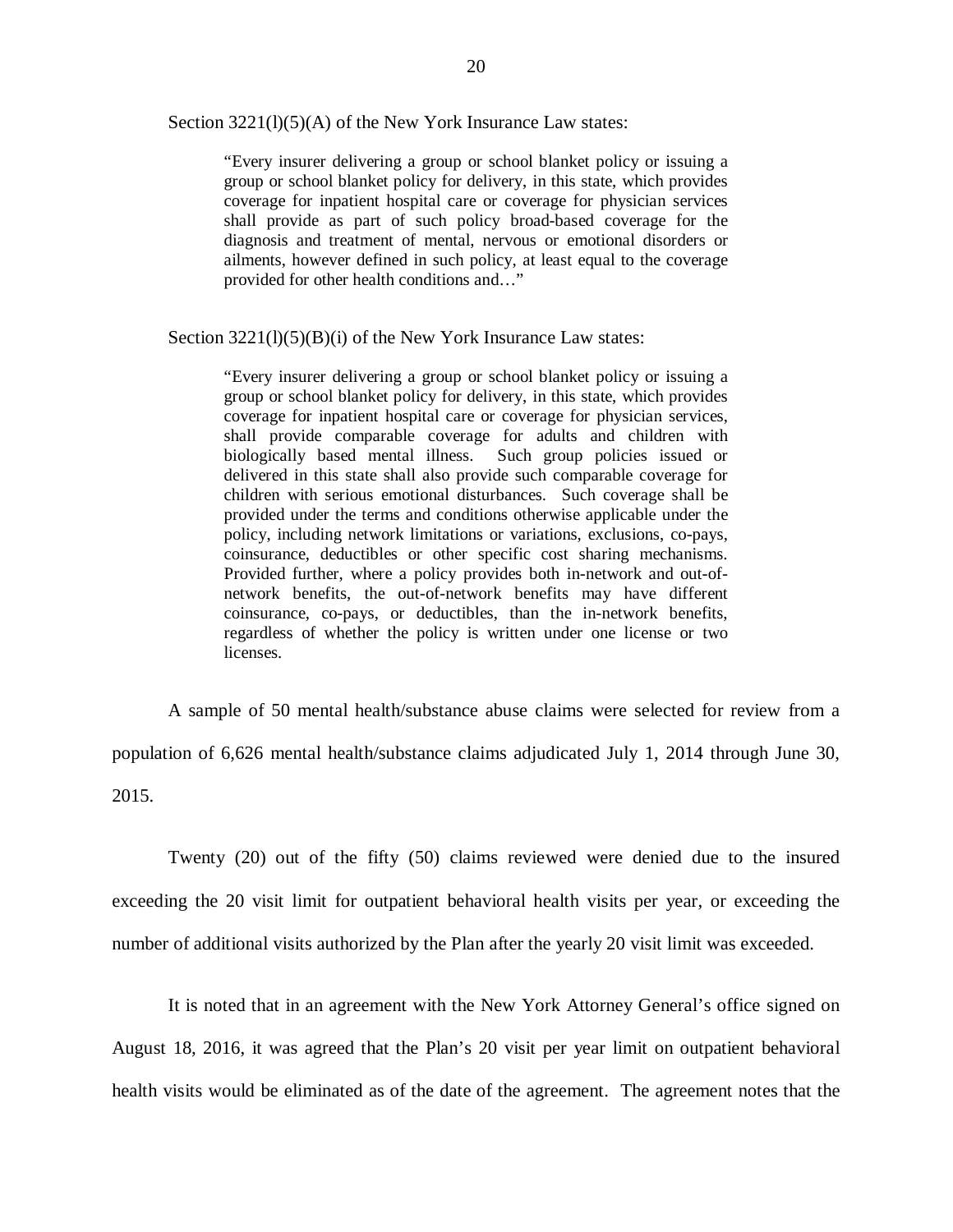<span id="page-22-0"></span> restriction was not applied to outpatient medical services and was not based on any clinical standards.

 An additional sixteen (16) of the fifty (50) mental health and substance abuse claims sampled, incorrectly denied a visit for failure to have a pre-authorization on file or for exceeding the number of authorized visits, when the insured actually had a valid pre-authorization on file or did not exceed the number of visits that had been authorized.

It is recommended that the Plan comply with Sections  $3221(1)(5)(A)(B)(i)$  of the New York Insurance Law states and the Mental Health Parity and Addiction Equity Act (MHPAEA) parity requirements of the Affordable Care Act by ensuring requirements for outpatient behavioral health visits are no less restrictive than for medical services.

 It is recommended that the Plan put in place procedures to ensure claims are not erroneously denied for failure to have a pre-authorization or exceeding the number of authorized visits.

### C. Utilization Review (UR)

 The Plan's PBM has been designated as one of the Plan's utilization review agents. It was determined that the PBM did not file a utilization review plan with the Department, as required by New York Insurance Law Sections 4704(a)(8) and 4901(a) and (b).

Section 4704(a)(8) of the New York Insurance Law states as follows:

 "The municipal cooperative health benefit plan…established a fair and equitable process of claims review, dispute resolution and appeal procedures including arbitration of rejected claims…which are satisfactory to the superintendent."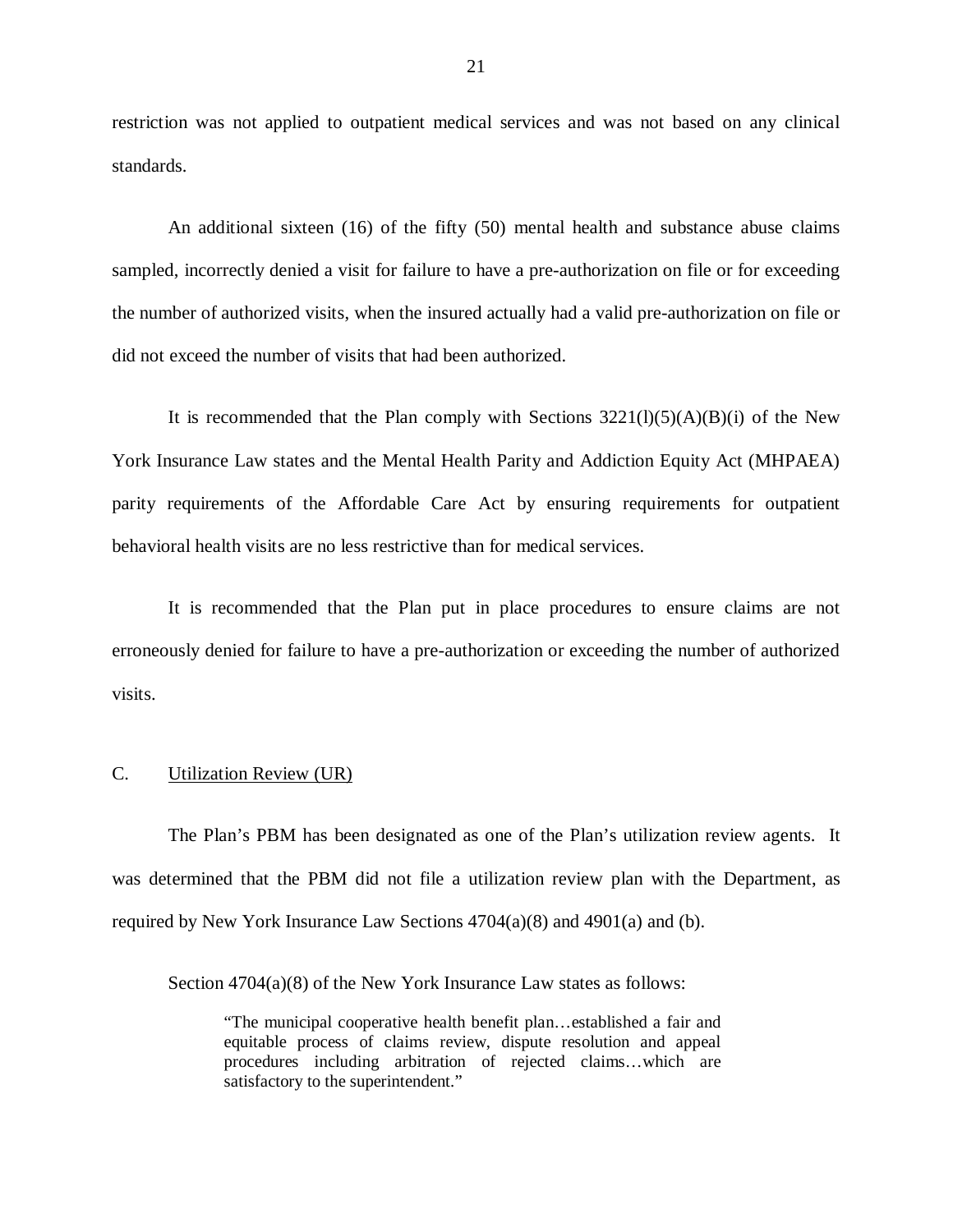Section 4901(a) of the New York Insurance Law states:

 "Every utilization review agent shall biennially report to the superintendent of insurance, in a statement subscribed and affirmed as true under the penalties of perjury, the information required pursuant to subsection (b) of this section."

 perform medical necessity reviews for its claimants comply with the filing requirements of Sections 4704(a)(8) and 4901(a) and (b) of the New York Insurance Law. It is recommended the Plan (and its PBM) ensure that all utilization review agents that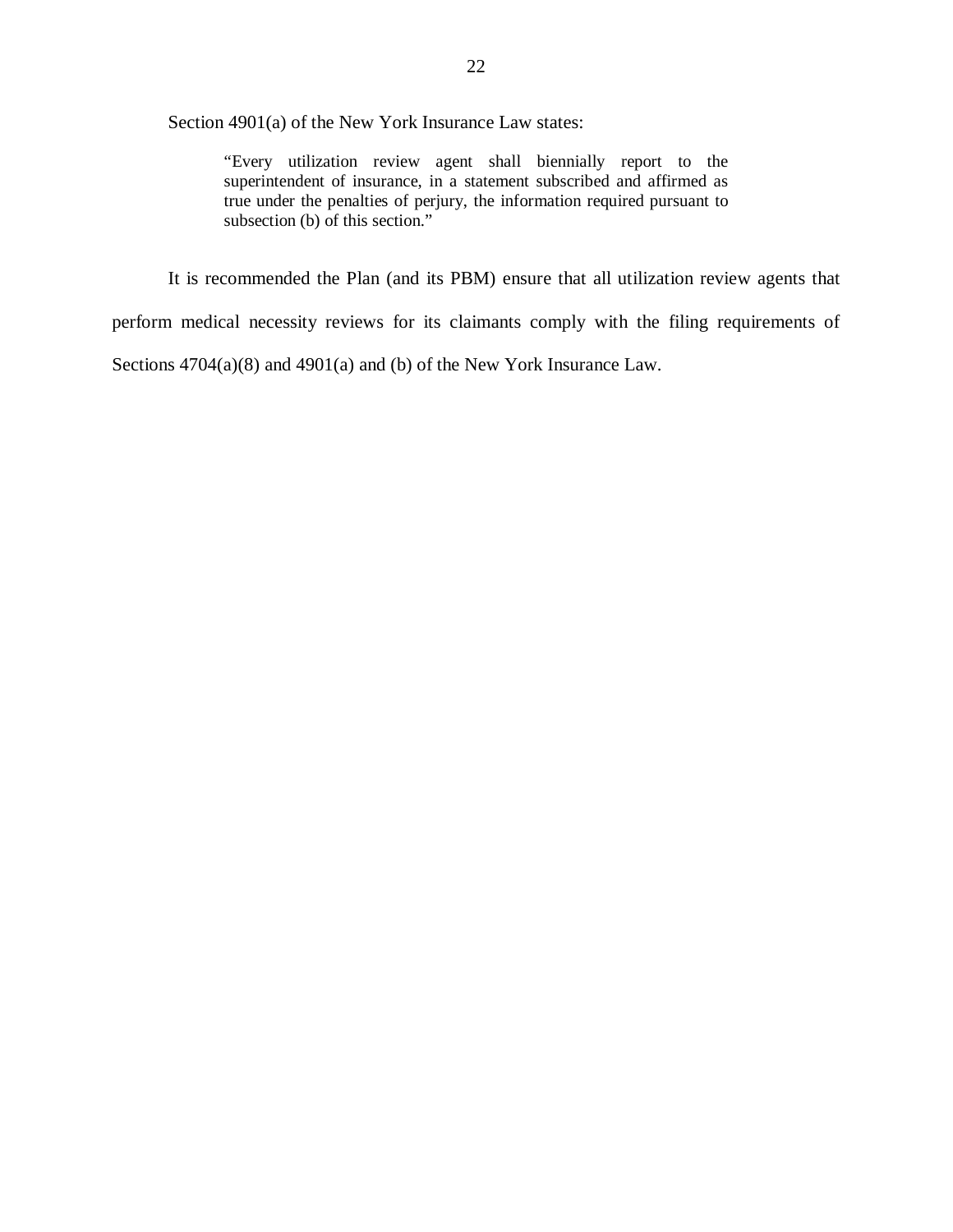<span id="page-24-0"></span> follows (page number refers to the prior report on examination): The prior report on examination included fourteen (14) recommendations detailed as

### **ITEM NO.**

### **PAGE NO.**

8

9

### Management and Controls

 $1.$  Municipal Cooperative agreement and Article 1, Item B of its by- laws with regard to appointments to the Plan's Board of Directors or amend its Municipal Cooperative Agreement and its by-laws to reflect the current practice of allowing either the Superintendent or Superintendent's designee to attend board meetings. It is recommended that the Plan comply with Item 2 of its

 *The Plan has complied with this recommendation.* 

 $\overline{2}$ . unwilling to consistently attend board meetings resign or be It is recommended that the board members who are unable or replaced. 9

> *The Plan has not complied with this recommendation. A similar recommendation is made in this report.*

 $\mathcal{R}$  Article 1(E) of its by-laws and elect the Chairman of the Board and Secretary of the Board annually at last scheduled quarterly meeting of the fiscal year. It is recommended that The Board of Directors comply with

 *The Plan has complied with this recommendation.* 

 $\overline{4}$ . Cooperation Agreement to reflect the establishment of the position of Vice-Chairman of the Board of Directors. It is recommended that Plan amend its by-laws and its Municipal 10

 *The Plan has complied with this recommendation.* 

5. the New York Insurance Law and ensure that a complete copy of the Report on Examination, together with all recommendations and statements relating thereto, is furnished to each member of the Board of Directors and that each such member shall sign a statement which shall be retained in the Plan's files confirming that such board member has received and read such Report on It is recommended that the Plan comply with Section 312(b) of Examination. 11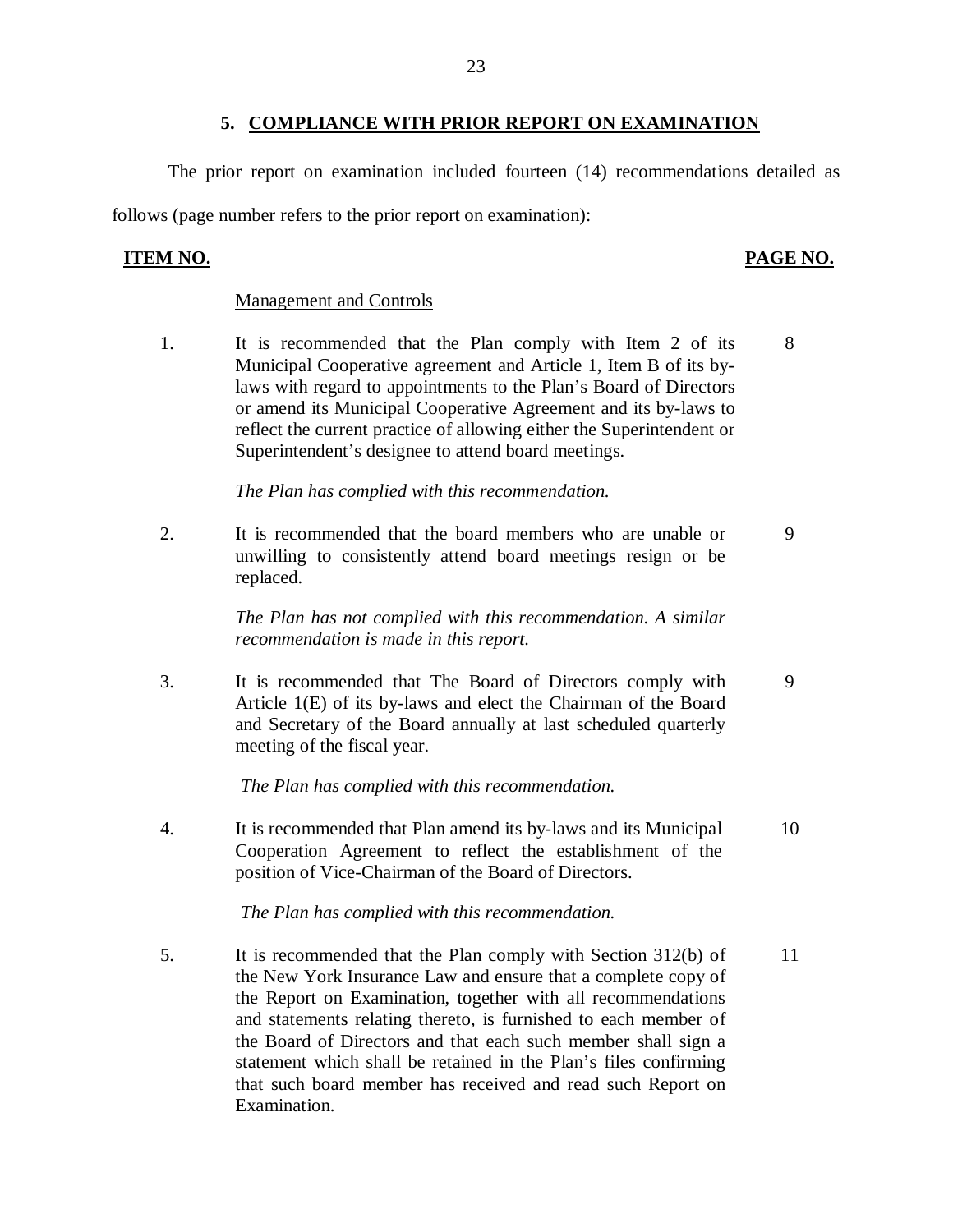### Management and Controls

### *The Plan has complied with this recommendation.*

 $6<sup>1</sup>$  the New York Insurance Law with regard to its Participant's approval of the Plan's municipal cooperation agreement amendment thereto and that a record of such approvals be maintained in its files. It is recommended that the Plan comply with Section  $4705(a)$  of 11

*The Plan complied with this recommendation.* 

 $\overline{7}$  the New York Insurance Law by amending its Plan Document to contain the required statement. It is recommended that the Plan comply with Section  $4709(c)$  of 12

 *The Plan has complied with this recommendation*.

8. Board of Directors obtain annual certifications from its third party claims administrators that claims are being processed in accordance with the Plan Document and applicable Department statues, rules and regulations. It is recommended that, as a prudent business practice, the Plan's 14

> *The Plan has not complied with this recommendation. A similar recommendation is made in this report on examination.*

### Conflict of Interest

 $9<sub>1</sub>$  establish a conflict of interest policy and require its board members, officers and key employees sign a conflict of interest disclosure form on an annual basis. It is recommended as a prudent business practice, that the Plan 16

> *The Plan have not complied with this recommendation. A similar recommendation is made in this report on examination.*

### Accounts and Records

 $10<sub>l</sub>$  thirty (30) days advance notice to the Department of any foreseeable significant reporting changes, including prior period adjustments, which may result in significant changes in reporting amounts compared to prior period reported amounts within its It is recommended that, in the future, the Plan provide at least 17 filed annual and quarterly statements.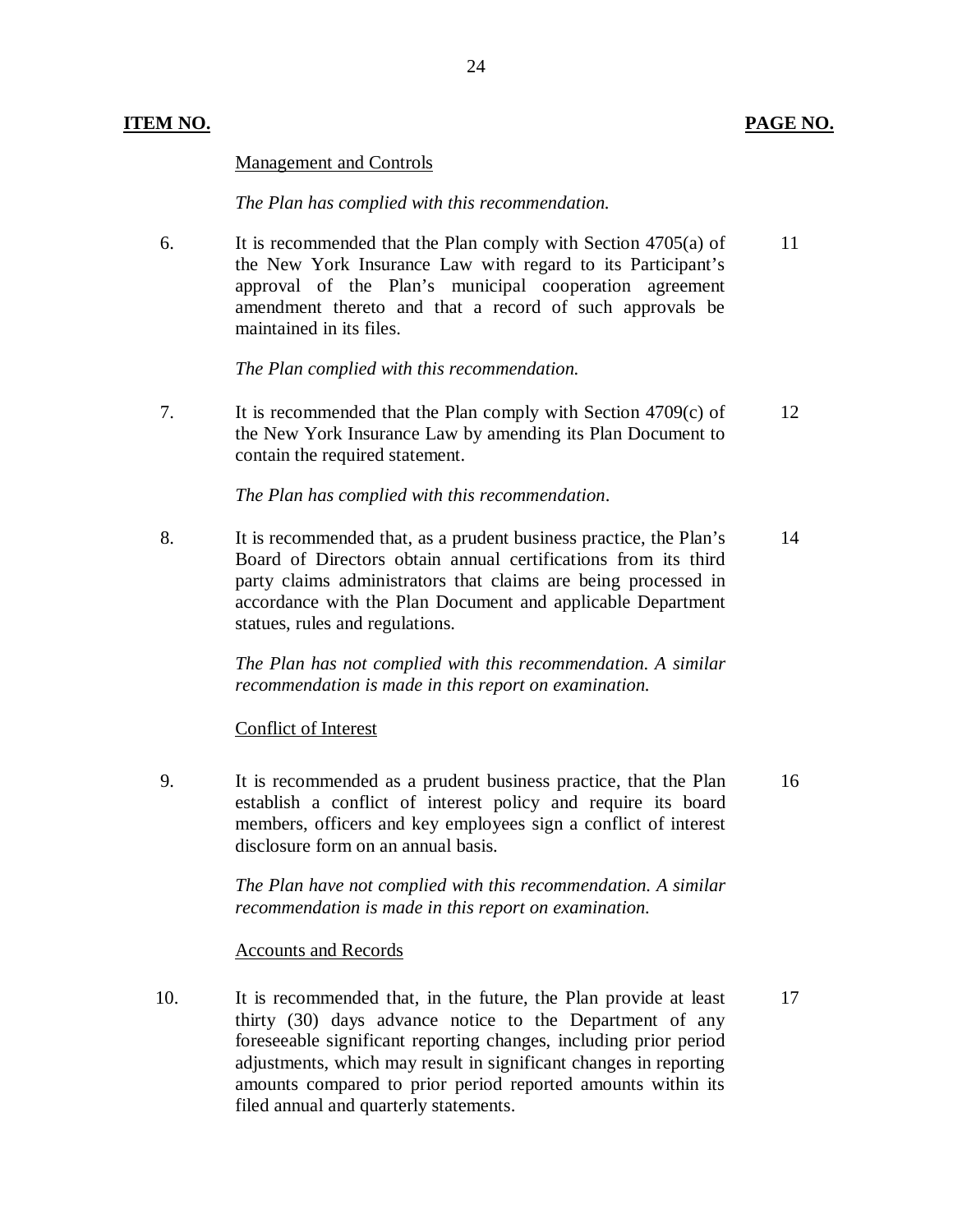Accounts and Records

 *The Plan has complied with this recommendation.* 

### Premium Receivable

11. Item 6 of its Municipal Cooperative Agreement and require payment of interest for late payment or file with this Department, an amended Municipal Cooperative Agreement, approved by the Plan's participants which provides for the waiver of required interest of it is the intention of the board, in certain circumstances, to waiver interest on delinquent payment of 11. It is recommended the Plan comply with the requirements of<br>
11. It is recommended the Plan conperative Agreement and require<br>
12. payment of interest for late payment or file with this Department,<br>
21. an amended Munic premiums. 22

 *The Plan has complied with this recommendation.* 

Plan Document – Mandated Benefits

12. benefits within its Plan Document and obtain Department approval of such amended Plan Document in compliance with Section 4709(b) of the New York Insurance Law. It is recommended that the Plan include all required mandated 25

 *The Plan has complied with this recommendation.* 

### Utilization Review

13. agents that perform medical necessity reviews for its claimants comply with the filing requirements of Section 4704(a)(b) and Section 4901(a) and (b) of the New York Insurance Law. 13. It is recommended the Plan Ensure that all utilization review<br>agents that perform medical necessity reviews for its claimants<br>comply with the filing requirements of Section 4704(a)(b) and<br>Section 4901(a) and (b) of th 26

 *The Plan did not comply with this recommendation. The recommendation is again repeated on this report on examination.* 

Rating

 $14.$  methodology with the Department of Financial Services. It is recommended that the Plan file a copy of its current rating 27

 *The Plan has complied with this recommendation.*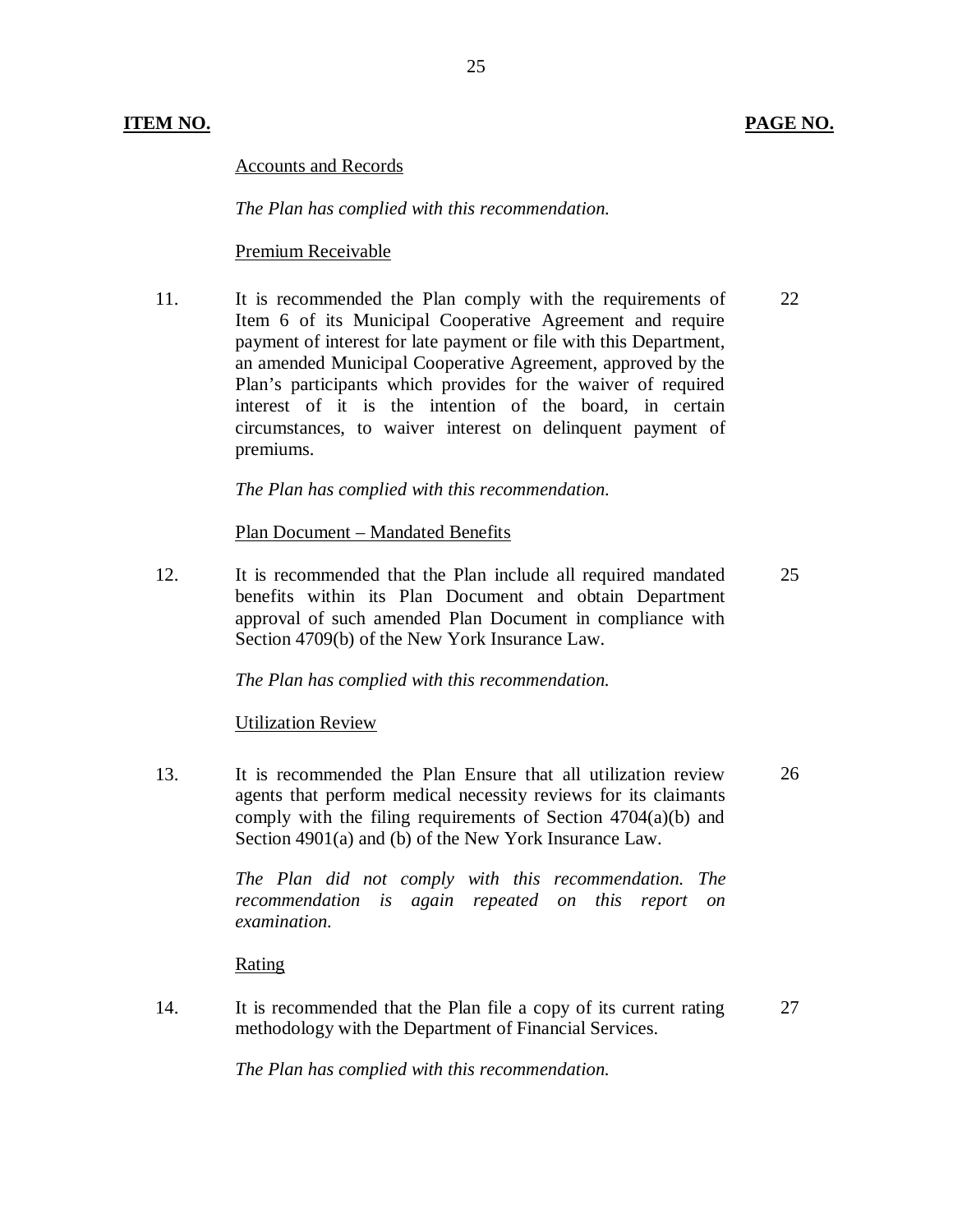### **6. SUMMARY OF COMMENTS AND RECOMMENDATIONS**

### **PAGE NO**

### A. Corporate Governance

- i. It is recommended that the Plan amend its Municipal Cooperative Agreement to reflect the Board of Directors' meeting times detailed in the Plan's By-Laws. 8
- ii. It is recommended that Board members who are unable or unwilling to consistently attend meetings resign or be replaced. 8

### B. Conflict of Interest Policy

It is recommended as a good business practice, that the Plan 11 establish a conflict of interest policy and require its board members, officers and key employees sign a conflict of interest disclosure form on an annual basis.

C. Standards for Prompt, Fair and Equitable Settlement of Claims for Health Care and Payments for Health Care Services ('Prompt Pay Law")

> comply with the provisions of Section 3224-a(a) of the New York Insurance Law regarding the prompt payment of claims. It is recommended that the Plan and its PBM take steps to 19

- D. Mental Health and Substance Abuse Claim Review
	- $3221(l)(5)(A)(B)(i)$  of the New York Insurance Law states and the Mental Health Parity and Addiction Equity Act (MHPAEA) parity requirements of the Affordable Care Act by ensuring requirements for outpatient behavioral health visits are no less restrictive than for medical services. i. It is recommended that the Plan comply with Sections 21
	- ensure claims are not erroneously denied for failure to have a pre-authorization or exceeding the number of authorized visits. ii. It is recommended that the Plan put in place procedures to 21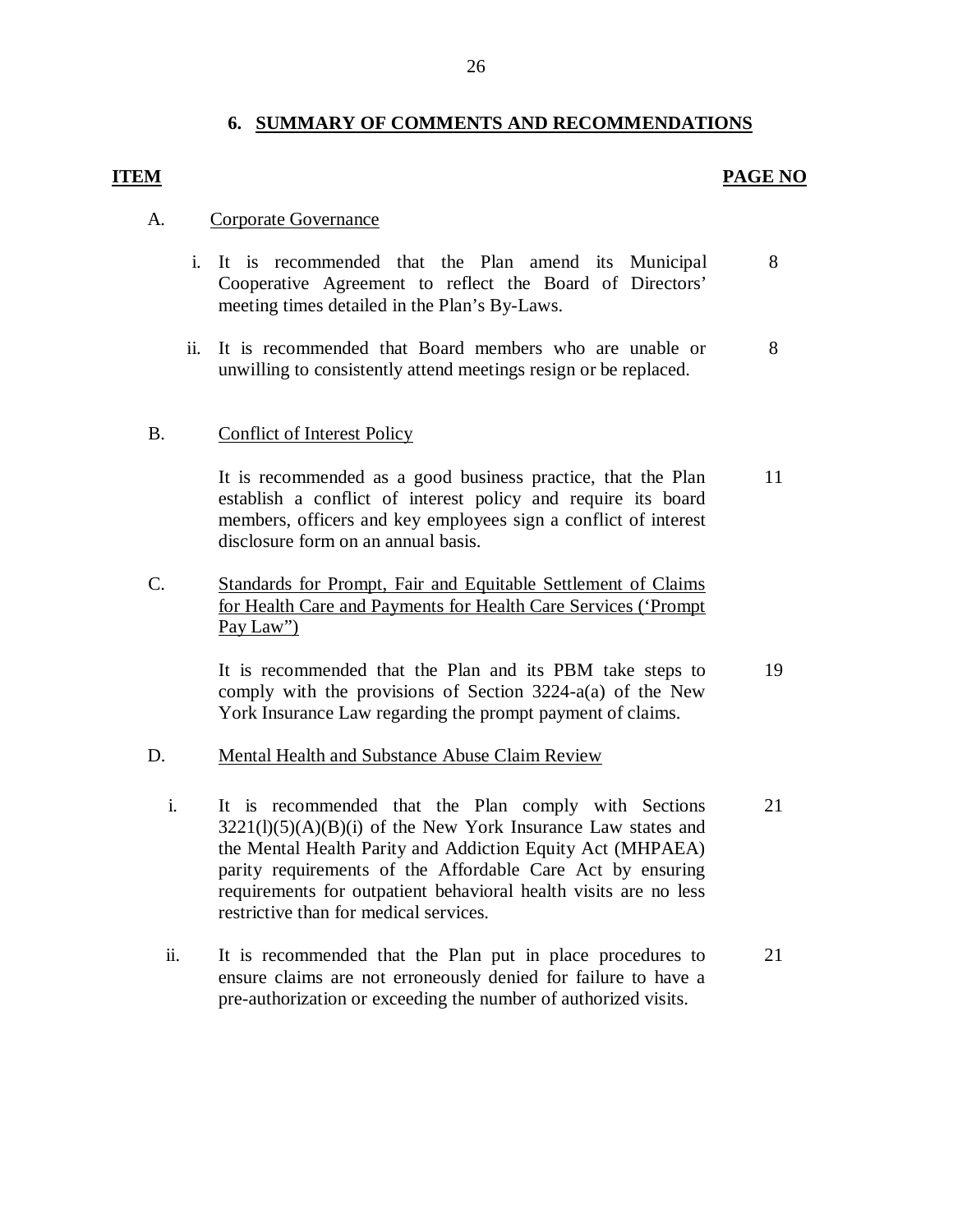### E. Utilization review

 is recommended the Plan (and its PBM) ensure that all utilization review agents that perform medical necessity reviews for its claimants comply with the filing requirements of Sections  $4704(a)(8)$  and  $4901(a)$  and (b) of the New York Insurance Law. 22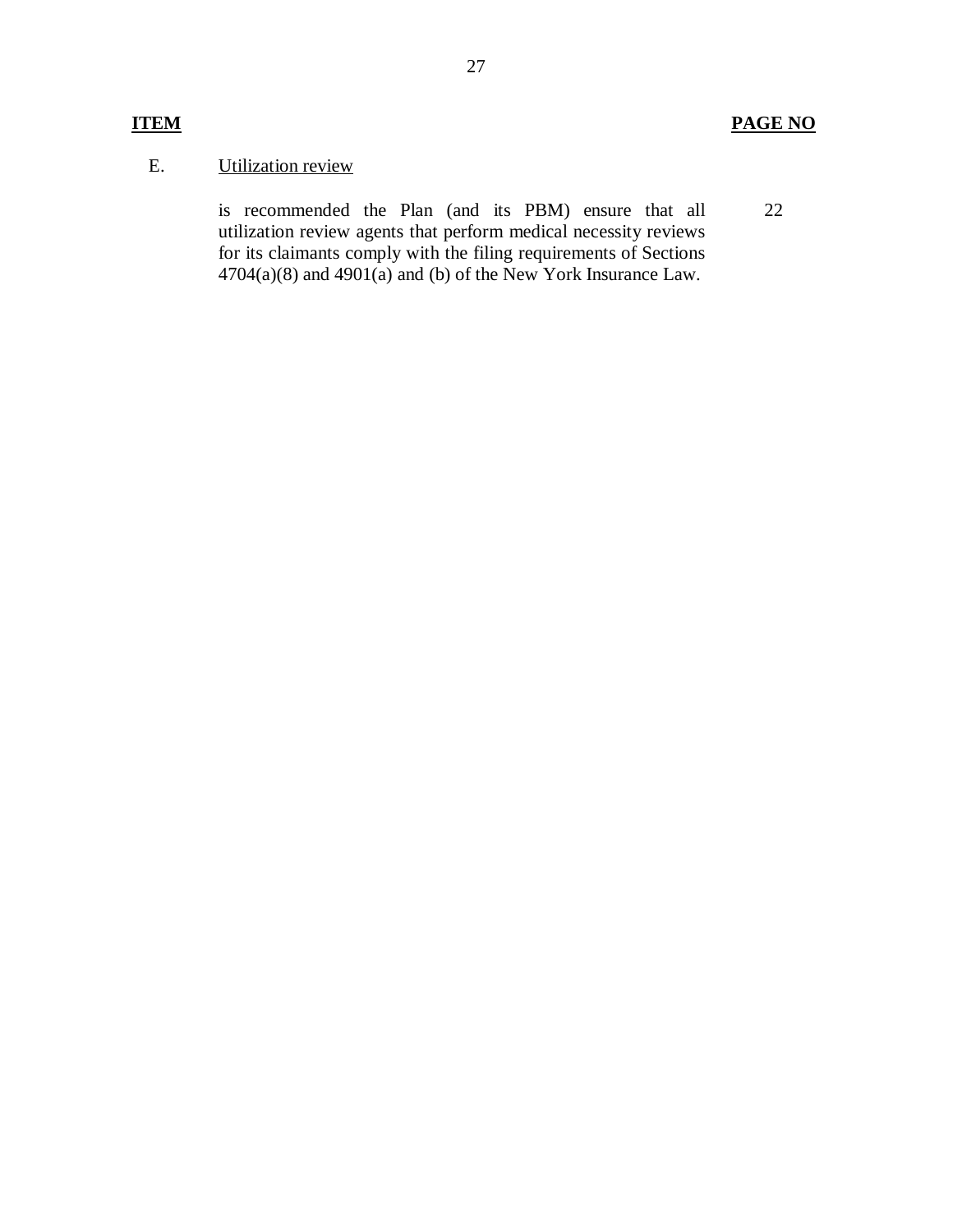Respectfully submitted,

\_\_\_\_\_\_\_\_\_\_\_\_\_\_\_\_\_\_\_\_\_\_\_\_\_\_\_\_

Charles J. McBurnie Insurance Examiner

 STATE OF NEW YORK ) COUNTY OF NEW YORK) ) SS. )

Charles J. McBurnie, being duly sworn, deposes and says that the foregoing submitted report is true to the best of her knowledge and belief.

Charles J. McBurnie

\_\_\_\_\_\_\_\_\_\_\_\_\_\_\_\_\_\_\_\_\_\_\_\_\_\_\_\_\_

Subscribed and sworn to before me

This \_\_\_\_\_ day of \_\_\_\_\_\_\_\_\_2018